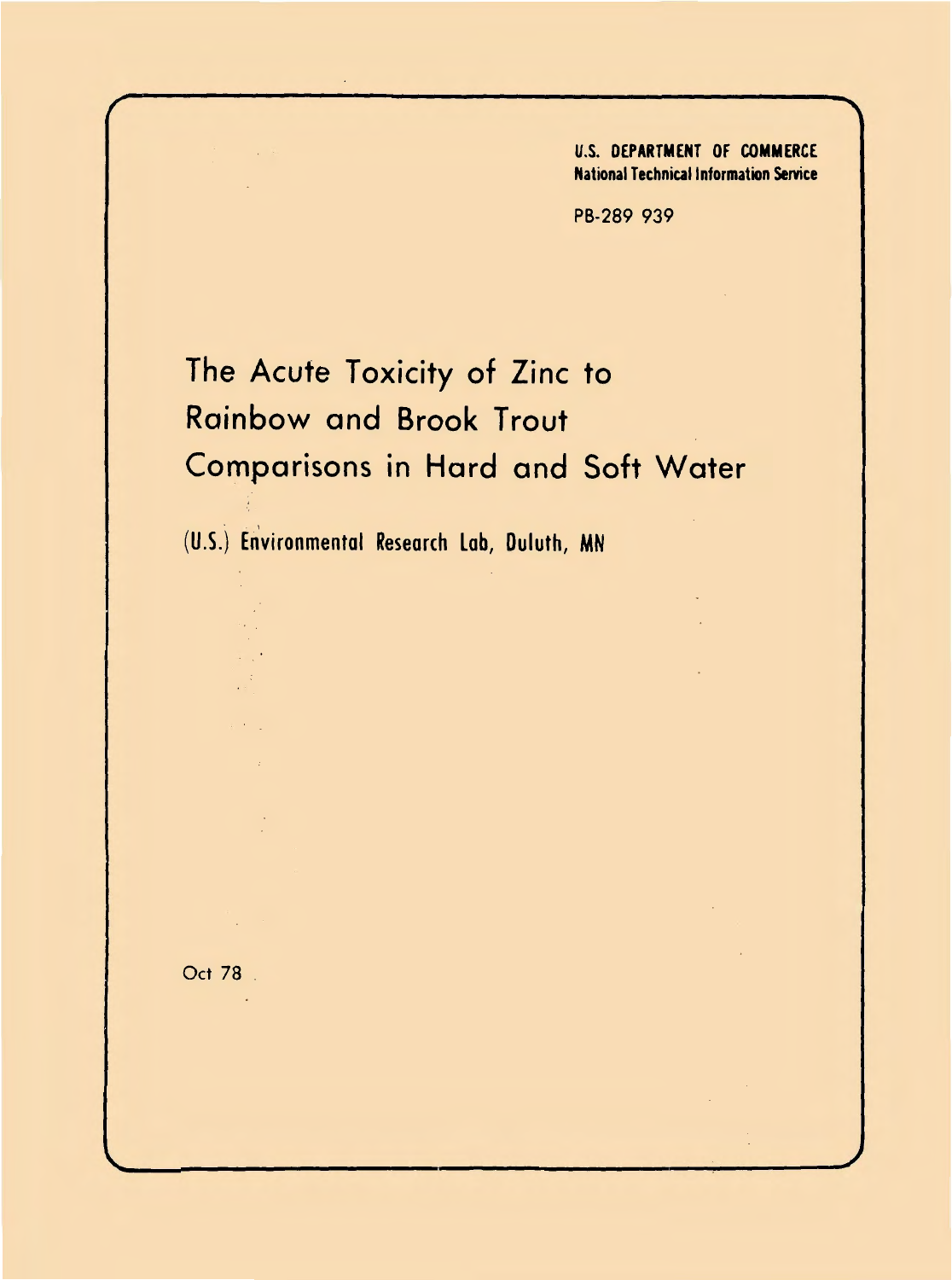United States Environmental Protection Agency

Research and Development

Environmental Research Laboratory Duluth MN 55804

EPA-600/3-78-094 October 1978



# Laboratory October 1978<br>
Duluth MN 55804<br>  $\frac{1}{2}$ The Acute Toxicity of Zinc to Rainbow and Brool< Trout

Comparisons in Hard and Soft Water

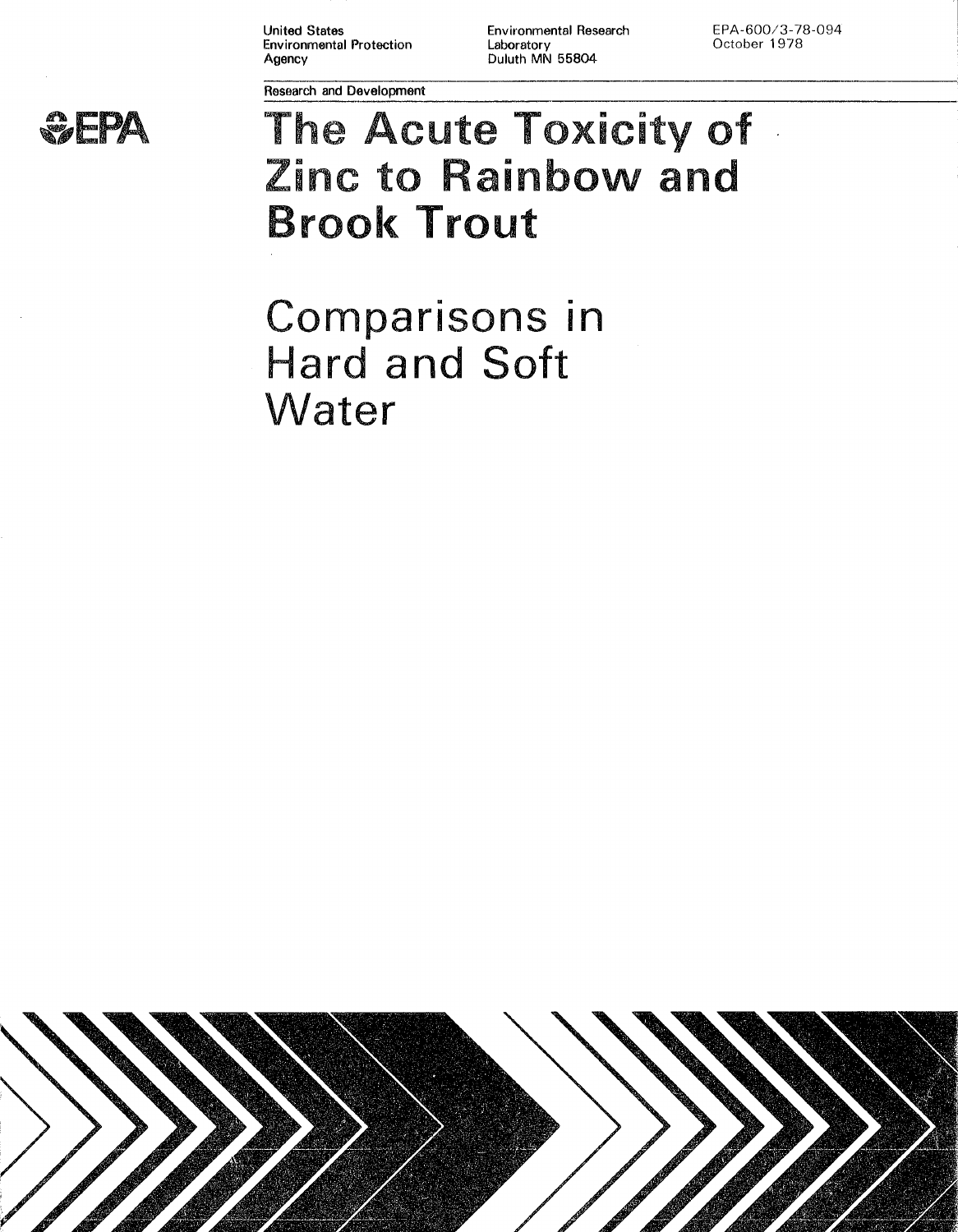### **RESEARCH REPORTING SERIES**

Research reports of the Office of Research and Development, U.S. Environmental Protection Agency, have been grouped into nine series. These nine broad categories were established to facilitate further development and application of environmental technology. Elimination of traditional grouping was consciously planned to foster technology transfer and a maximum interface in related fields. The nine series are:

- 1. Environmental Health Effects Research
- 2. Environmental Protection Technology
- 3. Ecological Research
- 4. Environmental Monitoring
- 5. Socioeconomic Environmental Studies
- 6. Scientific and Technical Assessment Reports (STAR)
- 7. lnteragency Energy-Environment Research and Development
- 8. "Special" Reports
- 9. Miscellaneous Reports

This report has been assigned to the ECOLOGICAL RESEARCH series. This series describes research on the effects of pollution on humans, plant and animal species, and materials. Problems are assessed for their long- and short-term influences. Investigations include formation, transport, and pathway studies to determine the fate of pollutants and their effects. This work provides the technical basis for setting standards to minimize undesirable changes in living organisms in the aquatic, terrestrial. and atmospheric environments.

This document is available to the public through the National Technical Information Service, Springfield, Virginia 22161.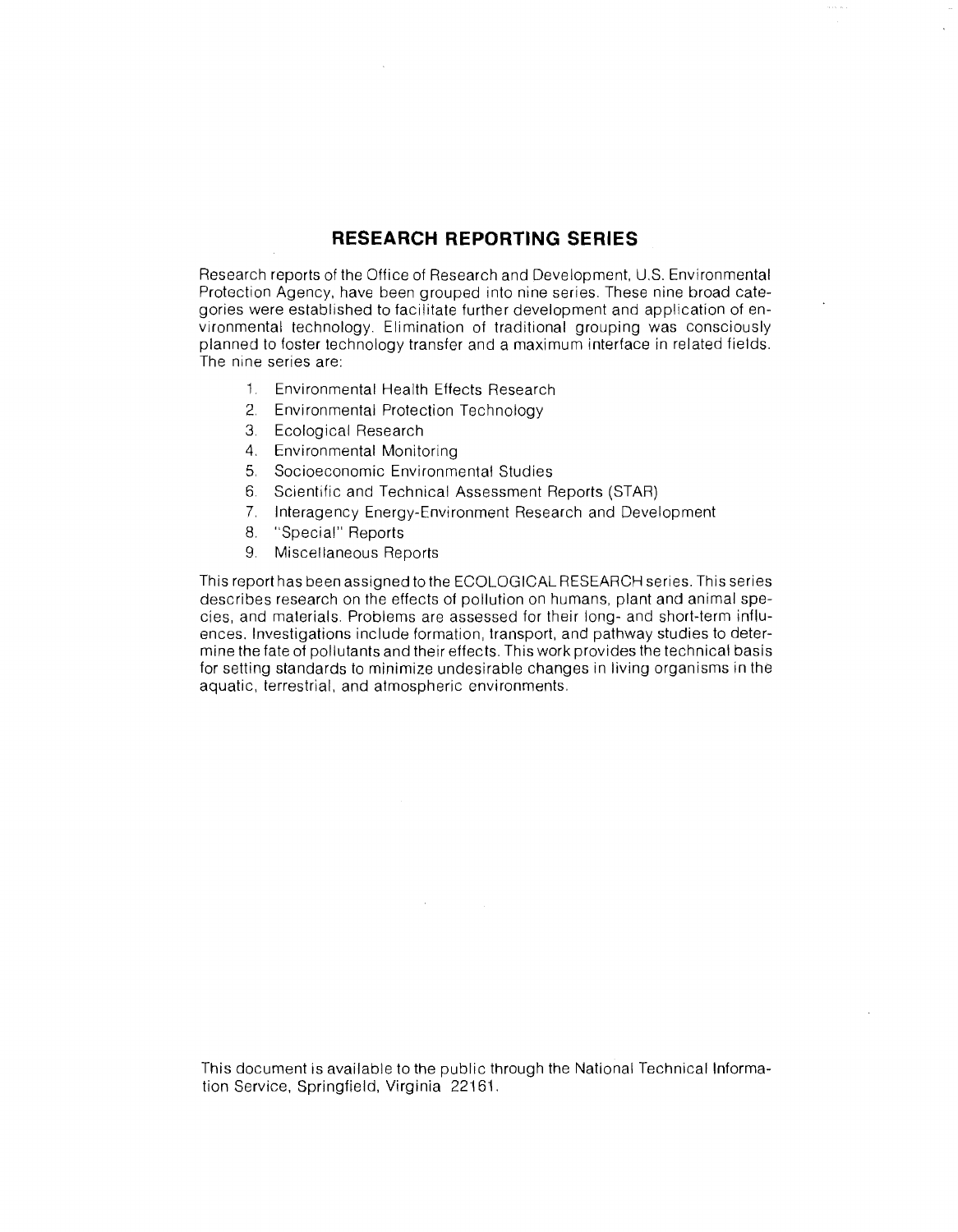| TECHNICAL REPORT DATA<br>(Please read Instructions on the reverse before completing)                                                                                                                                                                                                                                                                                                      |                                                  |                                                              |  |  |  |  |  |  |  |  |  |
|-------------------------------------------------------------------------------------------------------------------------------------------------------------------------------------------------------------------------------------------------------------------------------------------------------------------------------------------------------------------------------------------|--------------------------------------------------|--------------------------------------------------------------|--|--|--|--|--|--|--|--|--|
| 1. REPORT NO.<br>$\overline{2}$ .<br>EPA-60073-78-094                                                                                                                                                                                                                                                                                                                                     | 3. R <b>u</b>                                    |                                                              |  |  |  |  |  |  |  |  |  |
| 4. TITLE AND SUBTITLE                                                                                                                                                                                                                                                                                                                                                                     | <b>5. REPORT DATE</b>                            |                                                              |  |  |  |  |  |  |  |  |  |
| THE ACUTE TOXICITY OF ZINC TO RAINBOW AND BROOK TROUT<br>Comparisons in Hard and Soft Water                                                                                                                                                                                                                                                                                               |                                                  | October 1978 issuing date<br>6. PERFORMING ORGANIZATION CODE |  |  |  |  |  |  |  |  |  |
| 7. AUTHOR(S)                                                                                                                                                                                                                                                                                                                                                                              |                                                  | <b>8. PERFORMING ORGANIZATION REPORT NO.</b>                 |  |  |  |  |  |  |  |  |  |
| Gary W. Holcombe and Robert W. Andrew                                                                                                                                                                                                                                                                                                                                                     |                                                  |                                                              |  |  |  |  |  |  |  |  |  |
| 9. PERFORMING ORGANIZATION NAME AND ADDRESS                                                                                                                                                                                                                                                                                                                                               | 10. PROGRAM ELEMENT NO.                          |                                                              |  |  |  |  |  |  |  |  |  |
| SAME AS BELOW                                                                                                                                                                                                                                                                                                                                                                             | 1BA608<br>11. CONTRACT/GRANT NO.<br>In-house     |                                                              |  |  |  |  |  |  |  |  |  |
| 12. SPONSORING AGENCY NAME AND ADDRESS                                                                                                                                                                                                                                                                                                                                                    |                                                  | 13. TYPE OF REPORT AND PERIOD COVERED                        |  |  |  |  |  |  |  |  |  |
| Environmental Research Laboratory - Duluth, MN                                                                                                                                                                                                                                                                                                                                            |                                                  |                                                              |  |  |  |  |  |  |  |  |  |
| Office of Research and Development<br>U.S. Environmental Protection Agency<br>6201 Congdon, Blvd., Duluth, MN<br>55804                                                                                                                                                                                                                                                                    | <b>14. SPONSORING AGENCY CODE</b><br>EPA/600/03  |                                                              |  |  |  |  |  |  |  |  |  |
| <b>16. ABSTRACT</b><br>The means and ranges of the 96-hour LC50's derived from three tests were 0.55 (0.37 to<br>0.76) and 2.5 (1.9 to 3.0) mg Zn/liter for rainbow and 2.0 (1.6 to 2.4) and 6.0 (5.0 to<br>7.0) mg Zn/liter for brook trout in soft and hard water, respectively. Based on overall<br>means, brook trout were approximately 2.7 times more resistant than rainbow trout. |                                                  | Zind                                                         |  |  |  |  |  |  |  |  |  |
| toxicity to both species increased with increasing pH, and decreased with increasing<br>hardness and alkalinity.                                                                                                                                                                                                                                                                          |                                                  |                                                              |  |  |  |  |  |  |  |  |  |
| 17.                                                                                                                                                                                                                                                                                                                                                                                       | KEY WORDS AND DOCUMENT ANALYSIS                  |                                                              |  |  |  |  |  |  |  |  |  |
| DESCRIPTORS                                                                                                                                                                                                                                                                                                                                                                               | <b>b.IDENTIFIERS/OPEN ENDED TERMS</b>            | c. COSATI Field/Group                                        |  |  |  |  |  |  |  |  |  |
| Freshwater biology                                                                                                                                                                                                                                                                                                                                                                        | Zinc poisoning                                   | 06/C, T                                                      |  |  |  |  |  |  |  |  |  |
| Trout                                                                                                                                                                                                                                                                                                                                                                                     | Brook trout                                      |                                                              |  |  |  |  |  |  |  |  |  |
| Zinc sulfates                                                                                                                                                                                                                                                                                                                                                                             | Rainbow trout                                    |                                                              |  |  |  |  |  |  |  |  |  |
| Bioassay                                                                                                                                                                                                                                                                                                                                                                                  | 96-hour LC50                                     |                                                              |  |  |  |  |  |  |  |  |  |
| Toxicology<br>Fishes                                                                                                                                                                                                                                                                                                                                                                      | Acute toxicity                                   |                                                              |  |  |  |  |  |  |  |  |  |
|                                                                                                                                                                                                                                                                                                                                                                                           |                                                  |                                                              |  |  |  |  |  |  |  |  |  |
| 18. DISTRIBUTION STATEMENT                                                                                                                                                                                                                                                                                                                                                                | 19. SECURITY CLASS (This Report)<br>UNCLASSIFIED | 21.6                                                         |  |  |  |  |  |  |  |  |  |
| RELEASE TO PUBLIC                                                                                                                                                                                                                                                                                                                                                                         | 20. SECURITY CLASS (This page)<br>UNCLASSIFIED   | $22.$ PRICE<br>HC 4Þ3.                                       |  |  |  |  |  |  |  |  |  |
|                                                                                                                                                                                                                                                                                                                                                                                           |                                                  |                                                              |  |  |  |  |  |  |  |  |  |

 $\ddot{\phantom{0}}$ 1

**EPA** Form 2220-1 (Rev. 4-77) **PREVIOUS EOITtON IS OBSOLETE** 

e U.S. GOVERNMENT PRINTING OFFICE 1978-657-060/1511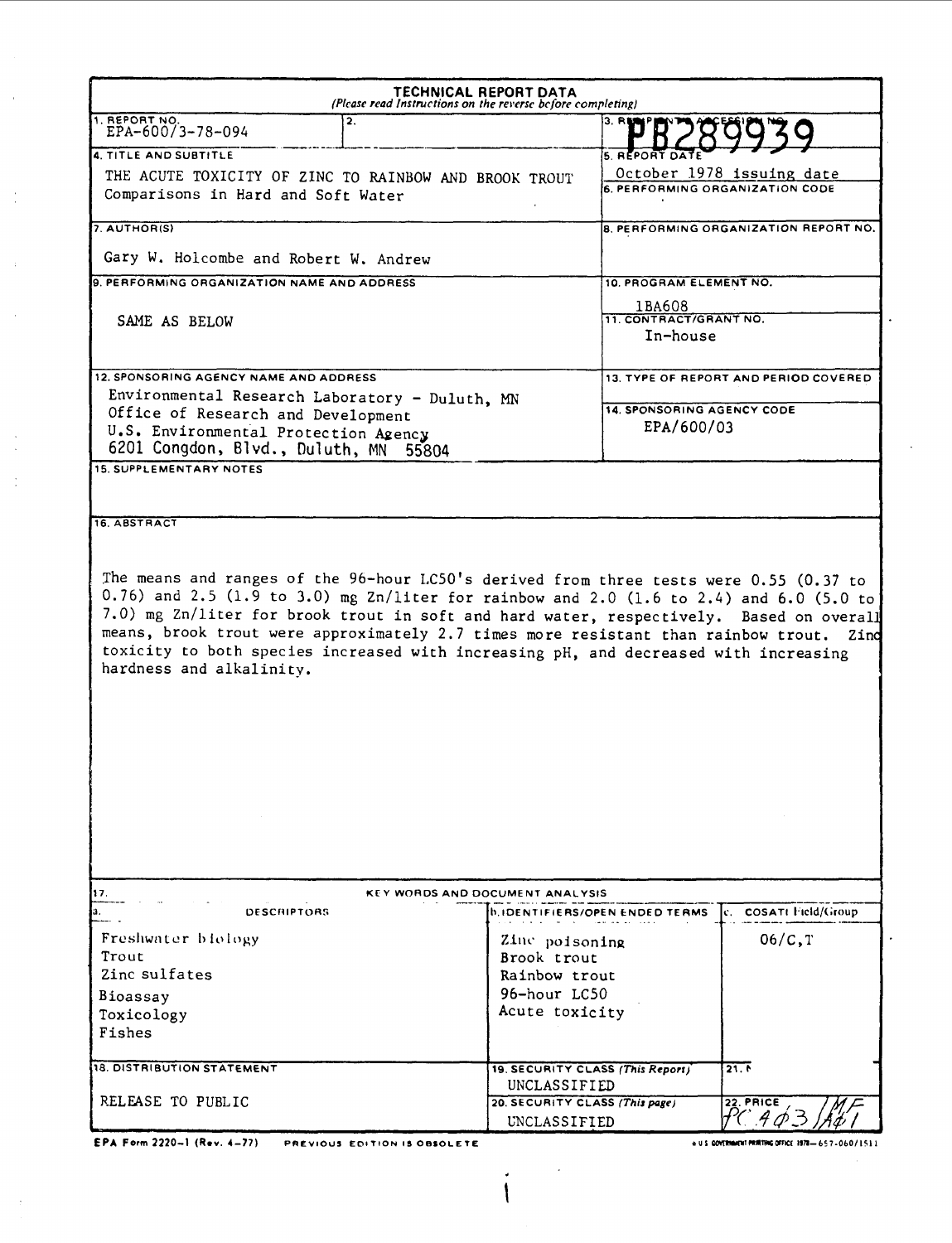#### THE ACUTE TOXICITY OF ZINC TO RAINBOW AND BROOK TROUT

Comparisons in Hard and Soft Water

by

Gary W. Holcombe and Robert W. Andrew Environmental Research Laboratory Duluth, Minnesota 55804

ENVIRONMENTAL RESEARCH LABORATORY OFFICE OF RESEARCH AND DEVELOPMENT U.S. ENVIRONMENTAL PROTECTION AGENCY DULUTH, MINNESOTA 55804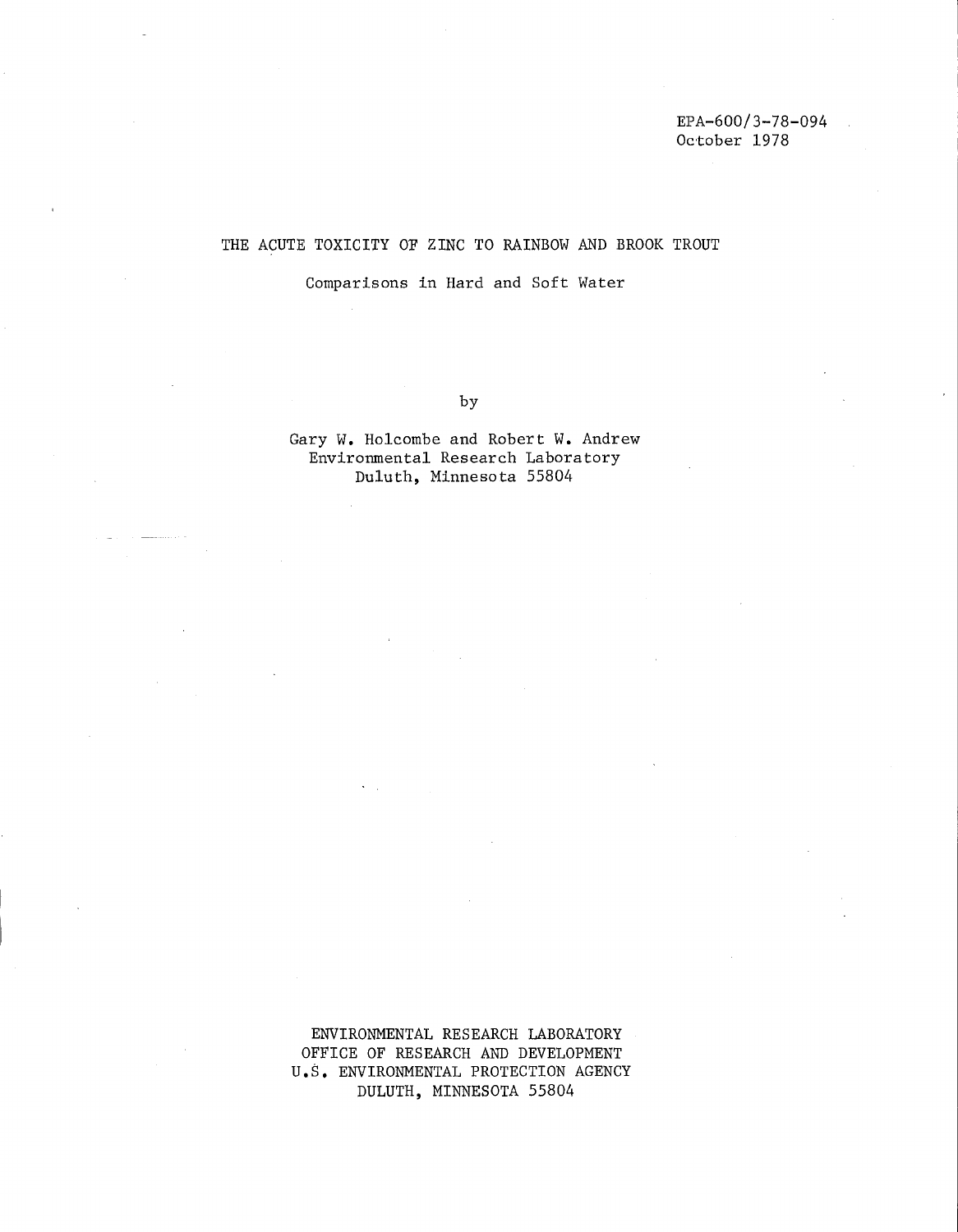#### DISCLAIMER

This report has been reviewed by the U.S. Environmental Protection Agency, Environmental Research Laboratory-Duluth, and approved for publication. Mention of trade names or commercial products does not constitute endorsement or recommendation for use.

 $\mathcal{A}$ 

 $\sim 50$ 

 $\mathcal{L}_{\mathcal{F}}$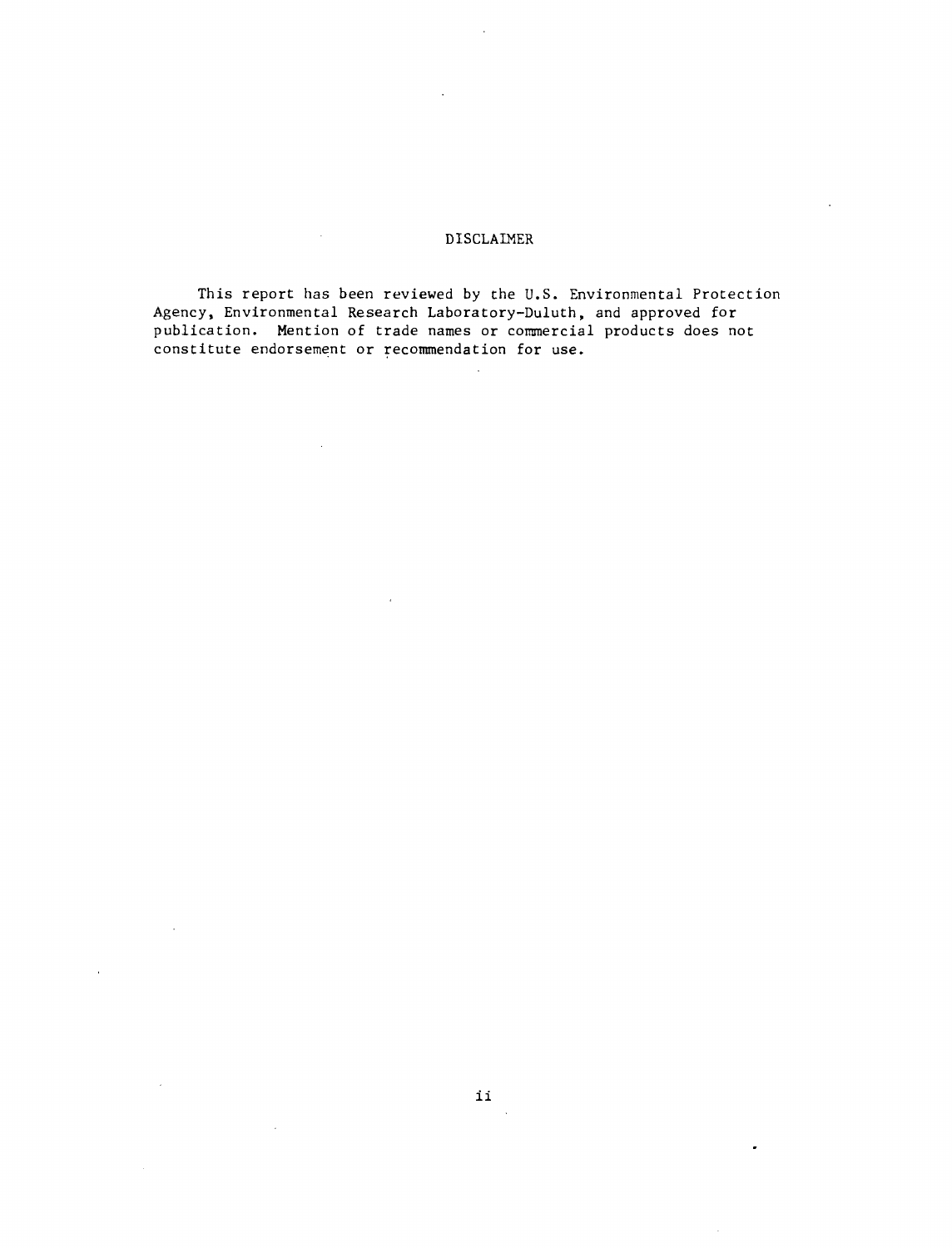#### FOREWORD

Zinc is a ubiquitous pollutant and occurs in water from natural sources as well. Regulatory agencies face increasing difficulty trying to establish acceptable limits for such pollutants and at the same time not setting limits far below ambient concentrations which seemingly cause little harm to the aquatic environment.

Several important factors are known that make zinc biologically less active and therefore less toxic. Complexes of zinc in mineral form or with organic materials may reduce its availability. Inherent water quality characteristics such as pH, hardness, and alkalinity also change the biological activity of zinc.

The work described in this report further elucidates the subtleties of these latter effects. Such information should make the task of specifying acceptable limits easier for a variety of natural waters.

> Donald I. Mount, Ph.D. Director Environmental Research Laboratory-Duluth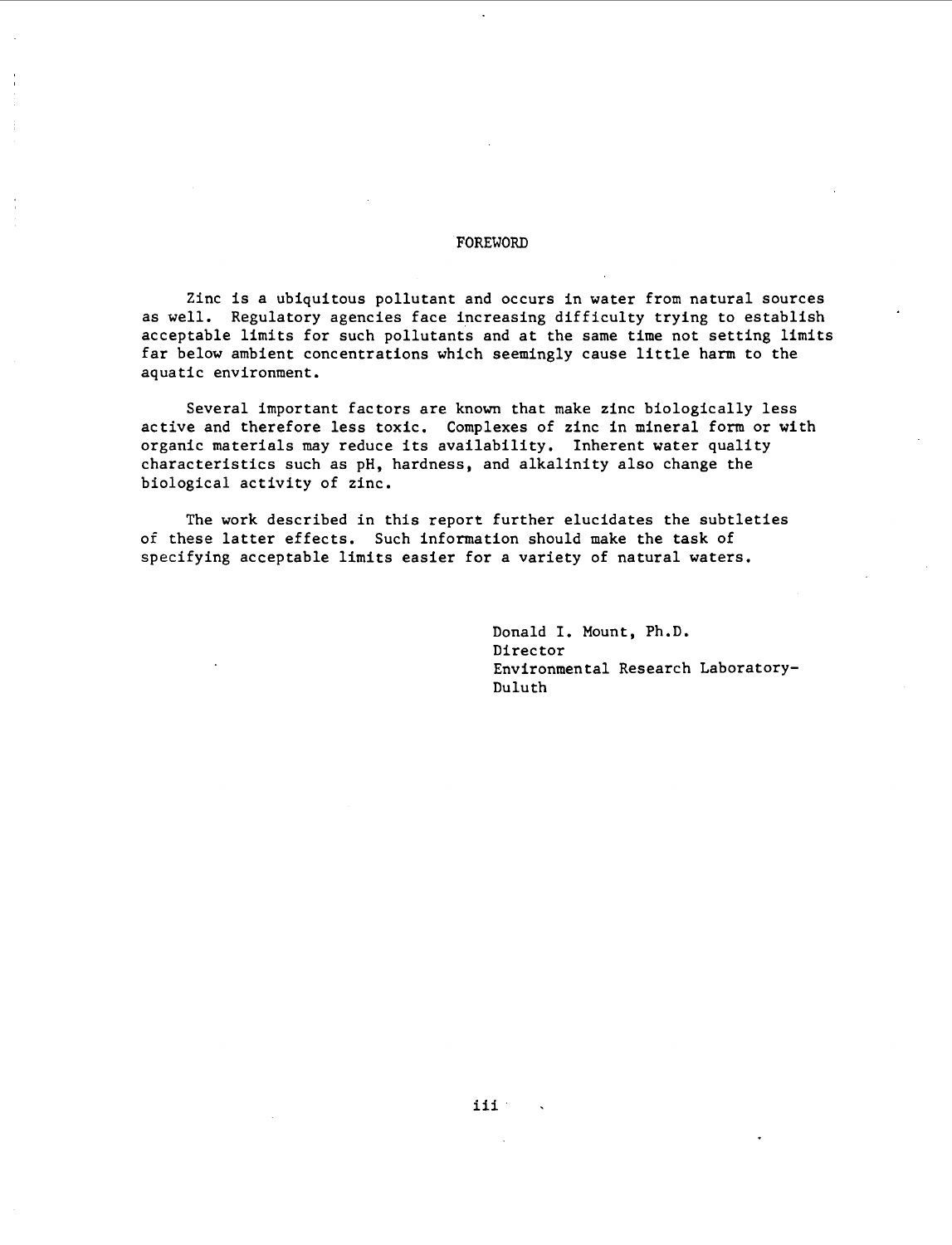ABSTRACT

The means and ranges of the 96-hour LC50's derived from three tests were 0.55 (0.37 to 0.76) and 2.5 (1.9 to 3.0) mg Zn/liter for rainbow and 2.0 (1.6 to 2.4) and 6.0 (5.0 to 7.0) mg Zn/liter for brook trout in soft and hard water, respectively. Based on overall means, brook trout were approximately 2.7 times more resistant than rainbow trout. Zinc toxicity to both species increased with increasing pH, and decreased with increasing hardness and alkalinity.

 $\bar{\bar{z}}$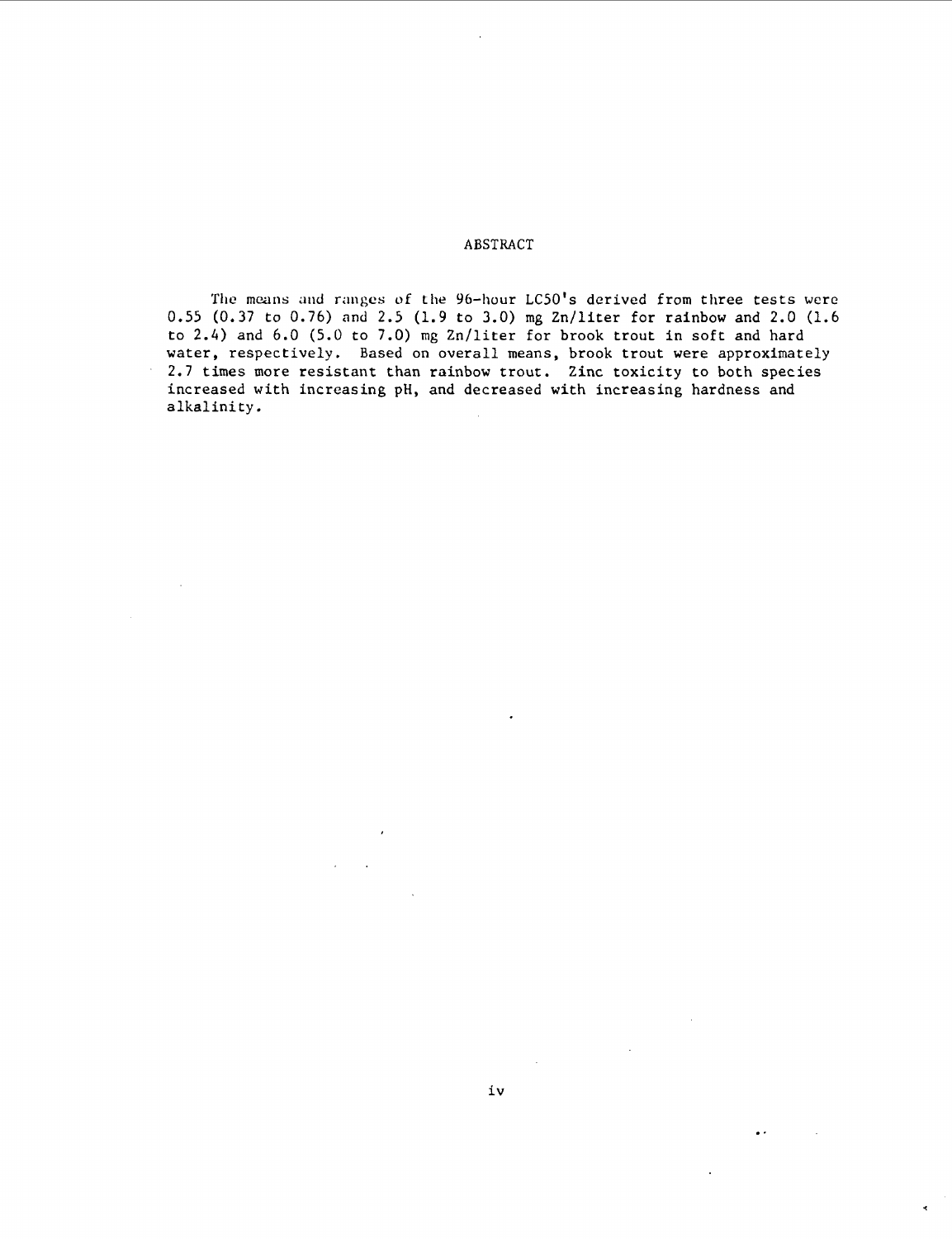## CONTENTS

 $\ddot{\phantom{0}}$ 

 $\ddot{\phantom{0}}$ 

| 2. |  |  |  |  |  |  |  |  |  |  |  |  |  |  |  |    |
|----|--|--|--|--|--|--|--|--|--|--|--|--|--|--|--|----|
| 3. |  |  |  |  |  |  |  |  |  |  |  |  |  |  |  |    |
| 4. |  |  |  |  |  |  |  |  |  |  |  |  |  |  |  |    |
|    |  |  |  |  |  |  |  |  |  |  |  |  |  |  |  |    |
|    |  |  |  |  |  |  |  |  |  |  |  |  |  |  |  | 4  |
|    |  |  |  |  |  |  |  |  |  |  |  |  |  |  |  | 4  |
|    |  |  |  |  |  |  |  |  |  |  |  |  |  |  |  | 6  |
|    |  |  |  |  |  |  |  |  |  |  |  |  |  |  |  | 6  |
| 5. |  |  |  |  |  |  |  |  |  |  |  |  |  |  |  | 9  |
| 6. |  |  |  |  |  |  |  |  |  |  |  |  |  |  |  | 11 |
|    |  |  |  |  |  |  |  |  |  |  |  |  |  |  |  | 14 |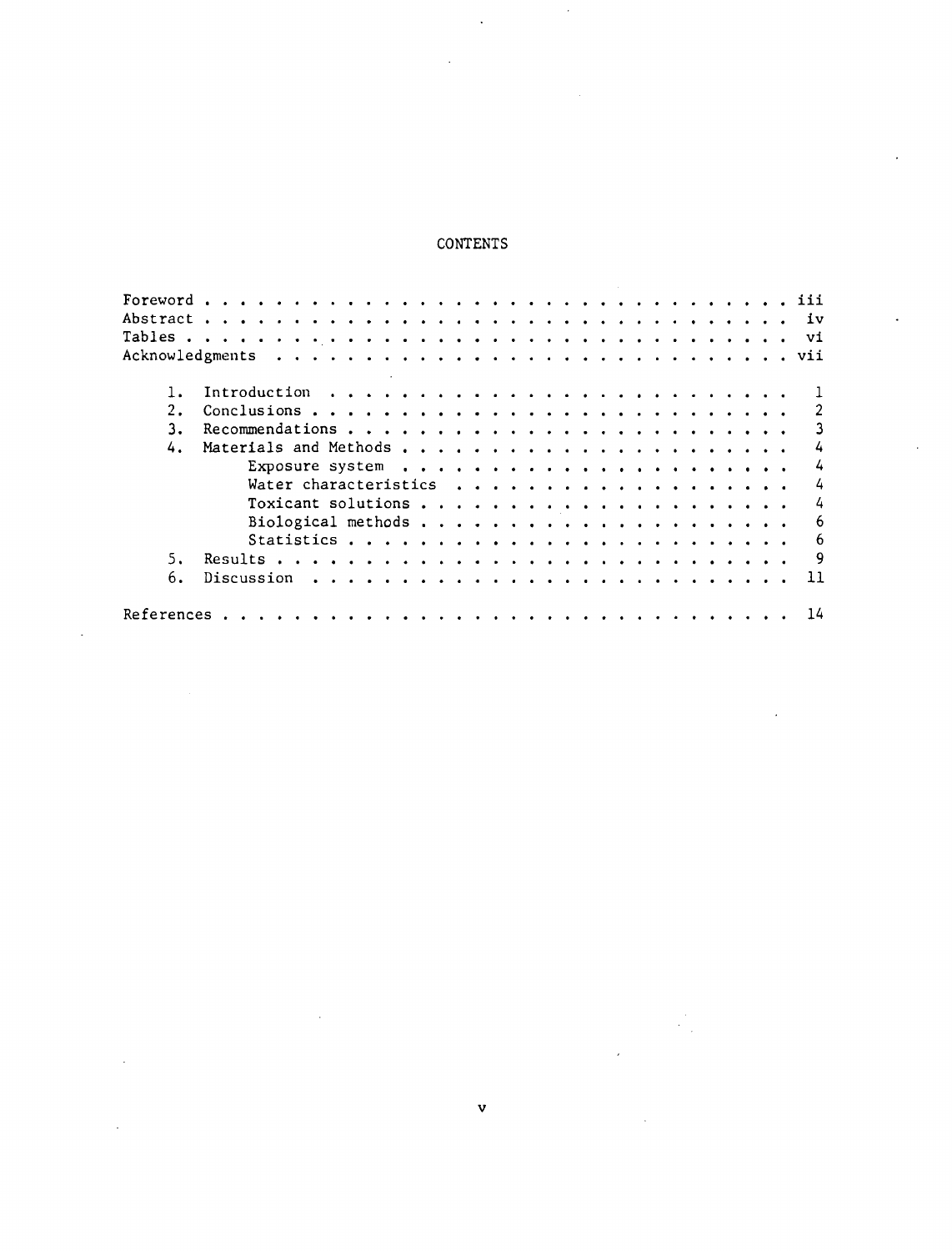## TABLES

 $\sim 10^6$ 

 $\bar{.}$ 

 $\overline{1}$ 

l,

 $\sim$ 

 $\hat{\mathcal{A}}$  $\sim$   $\sim$ 

| Number         |                                                                                                                                                                                                                         | rage |
|----------------|-------------------------------------------------------------------------------------------------------------------------------------------------------------------------------------------------------------------------|------|
| 1.             | Exposure Dates, Water Quality Characteristics, and Test<br>Conditions of the Three Acute Zinc Exposures                                                                                                                 | 5    |
| $\overline{2}$ | Measured Zinc Concentrations in the Soft and Hard Water<br>Exposures During Each of the Three Tests, and Percent<br>Mortality of Rainbow and Brook Trout Occurring at Each<br>Concentration in 96-Hours<br>. <b>.</b> . |      |
| 3.             | Zinc Toxicity (LC50) and Slope of the Probit Mortality<br>Curve in Soft and Hard Water in the Three Acute Tests                                                                                                         | 8    |
| 4              | Correlation Coefficients of Experimental Variables, LC50,<br>and Slope of Mortality Curves for Rainbow (Upper Right)<br>and Brook Trout (Lower Left), Respectively $(N=6)$                                              | 10   |

vi

 $\hat{\mathbf{v}}$ 

 $\hat{\mathcal{A}}$ 

 $\ddot{\phantom{a}}$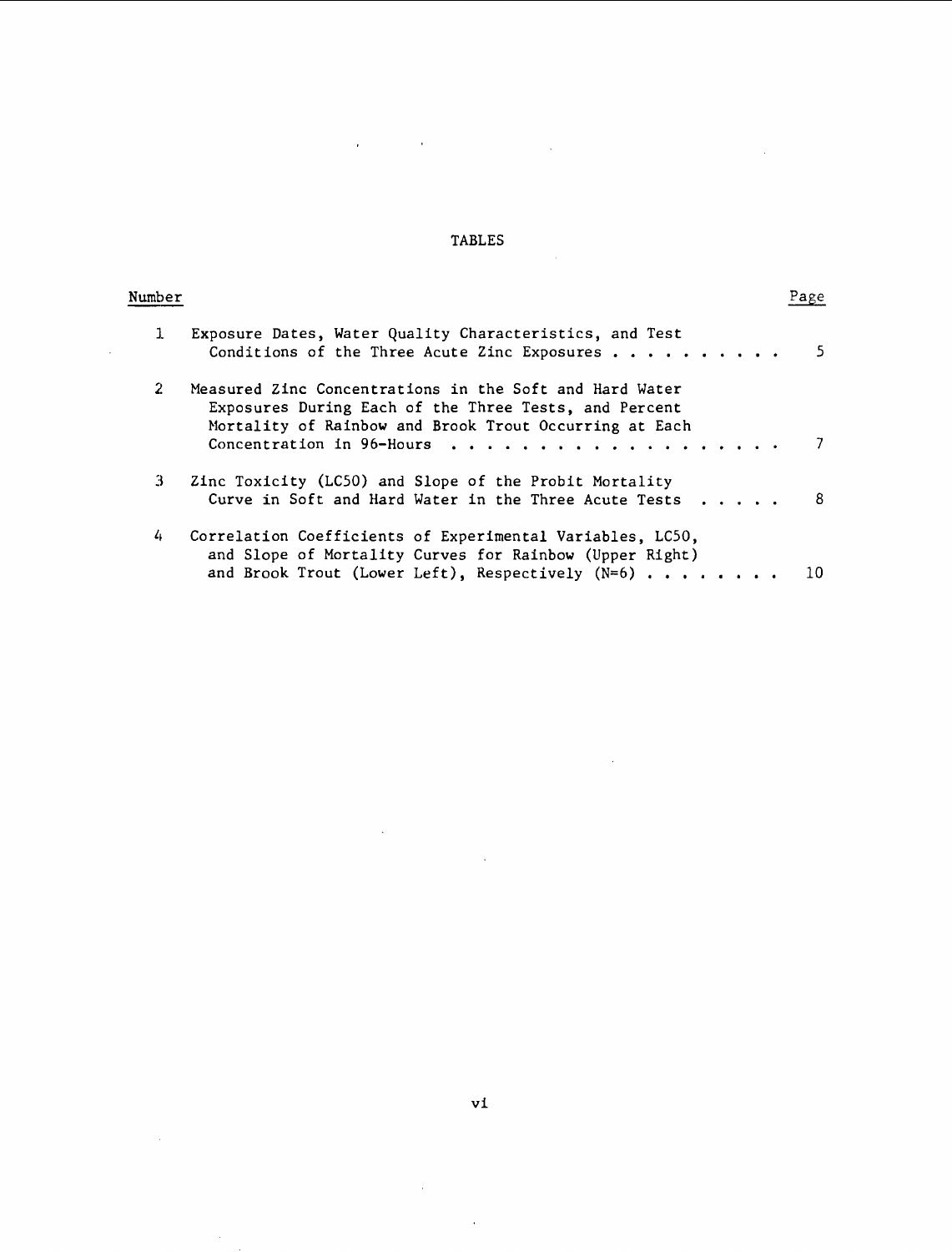#### ACKNOWLEDGMENTS

 $\ddot{\phantom{0}}$ 

 $\ddot{\phantom{a}}$ 

 $\ddot{\phantom{0}}$ 

We thank E. N. Leonard and J. Poldoski for water quality analyses and zinc measurements; and other members of the Environmental Research Laboratory-Duluth staff for advice and critical review of this manuscript.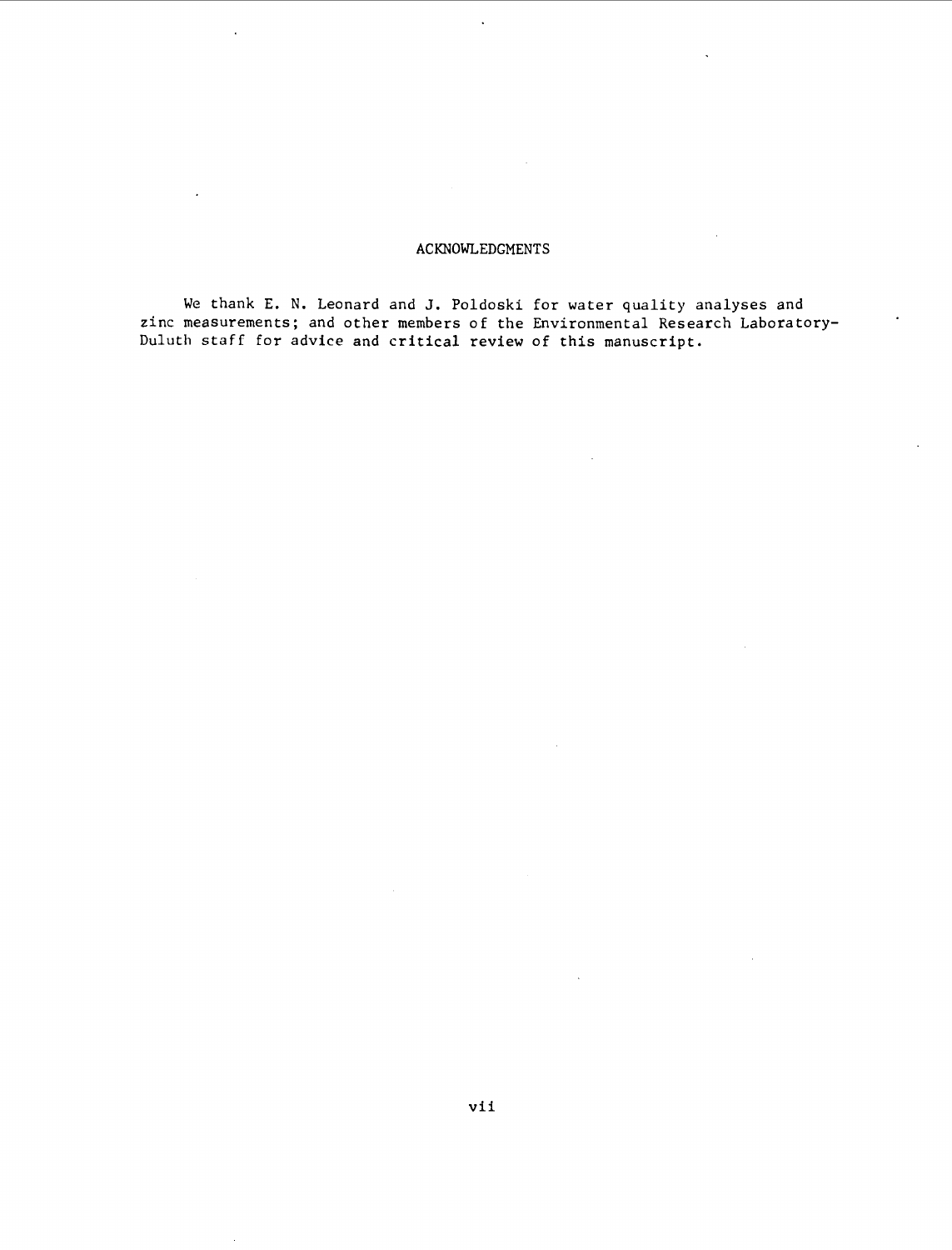#### INTRODUCTION

Zinc is widely used in industry and is a common water pollutant; thus, knowledge of its toxicity to aquatic organisms is important. Numerous studies have documented the acute toxicity of zinc to various species cf fish tested under conditions of stable water quality. Several of these studies include work on salmonid species (1-5). Another study by Nehring and Goettl (6) compared the acute toxicity of zinc to four different salmonid species. Acute tests comparing the toxicity of zinc to rainbow trout under conditions where water quality parameters were varied have also been conducted (7-9). A study has been conducted comparing the effects of varying pH and hardness on the toxicity of zinc to fathead minnows (Pimephales promelas) (10). Cairns et al. (11) studied the effects of variable pH, temperature and zinc solubility in a test on the bluegill sunfish (Lepomis macrochirus). Both Skidmore (12) and Pagenkopf (13) have reviewed the current state of knowledge of the toxicity of zinc to fish and the relationship to water quality.

This study included three separate exposures of rainbow trout (Salmo gairdneri) and brook trout (Salvelinus fontinalis) to zinc (as the sulfate) in hard and soft water to determine acute lethality, to compare toxicity differences between the two species, and to determine the effects of water quality changes on the toxicity of zinc to each species. The concentration of zinc which was lethal to 50 percent'of the fish exposed at that concentration in 96 hours (96 hour LCSO) was calculated for each species of fish in both hard· and soft water for each of the three tests. Tests were conducted using the same nominal zinc levels and with the same stock of fish at different ages to yield information on the effects of size of the fish on susceptibility to zinc. In addition, two methods of artificially hardening water were used to compare resulting changes in zinc toxicity. Information gained from this study was used to compare and supplement data obtained by other investigators, and to estimate the effect of differing water quality conditions on the determination of an application factor (14) for zinc.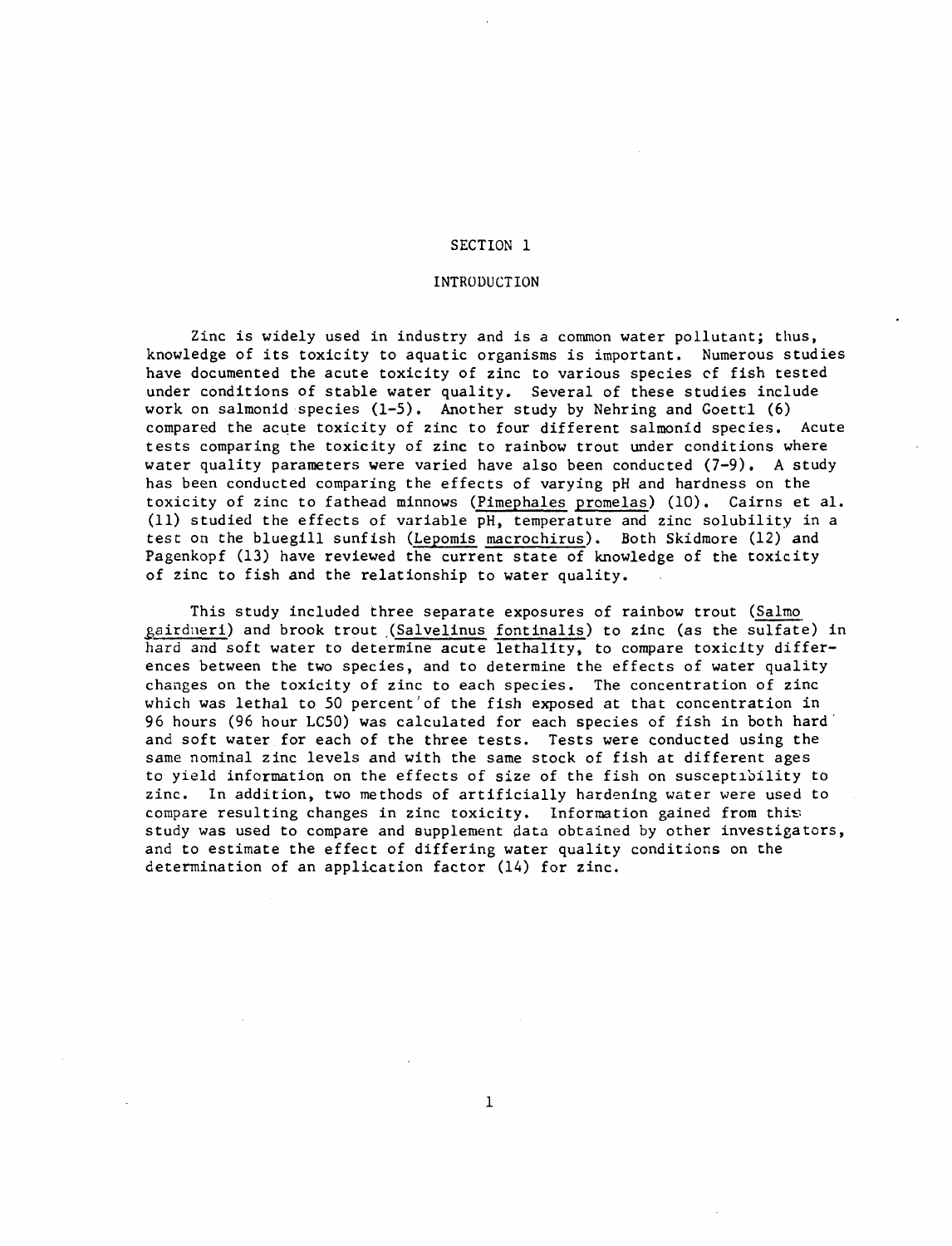#### CONCLUSIONS

Results of these acute tests indicated that rainbow trout were approximately 3.7 and 2.4 times more sensitive to zinc than were brook trout in soft and hard water, respectively. Based on overall means, rainbow trout were approximately 2.7 times more sensitive to zinc than brook trout under the same experimental conditions.

Increasing the mean water hardness from approximately 44 to 170 mg/l (as CaCO<sub>3</sub>) using Ca(NO<sub>3</sub>)<sub>2</sub>·4H<sub>2</sub>O did not change alkalinity, but did decrease the toxicity of zinc by *a* factor of 2.5 and 2.1 for rainbow and brook trout, respectively.

Increasing both hardness (from 47 to 179 mg/1 as  $CaCO<sub>3</sub>$ ) and alkalinity (from 42 to 170 mg/las CaC03) using *a* water hardener, decreased zinc toxicity by *a* factor of 5.7 to 6.8 and 3.3 to 3.9 for rainbow and brook trout, respectively.

Both the LC50's and the slopes of the probit mortality curves were significantly correlated with hardness, alkalinity and pH.

Susceptibility to zinc appeared to decrease slightly with an increase in the size of exposed fish but there was no significant correlation of LC50's or slopes of the mortality curves with weight of the fish.

Zinc was slightly more toxic to rainbow and brook trout in water hardened with  $Ca(N0<sub>3</sub>)<sub>2</sub>·4H<sub>2</sub>O$  than in water hardened to the same degree with a water hardener  $(18)$ . It appeared that this difference was correlated with changes in alkalinity and possibly with zinc complexation or precipitation by carbonate.

2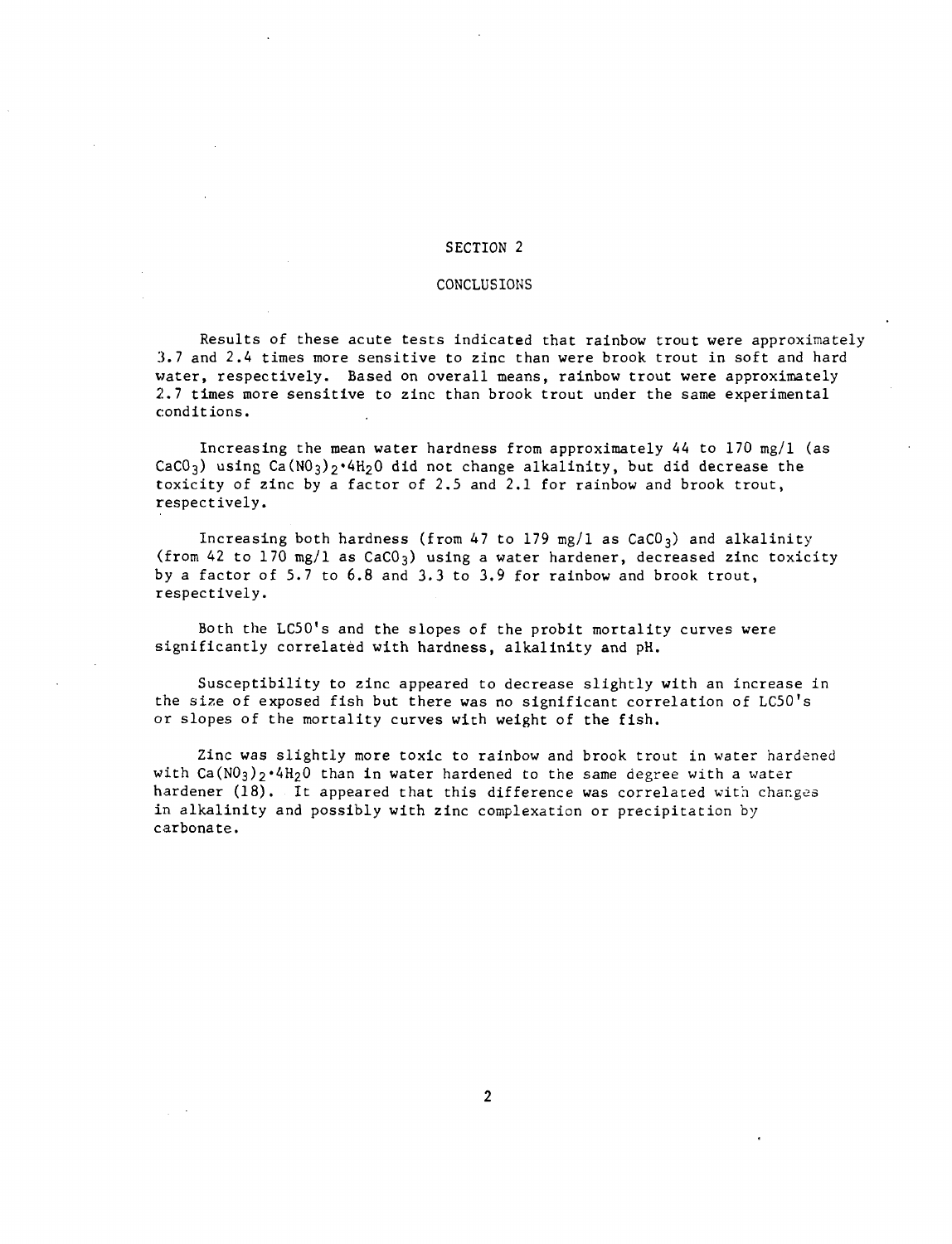#### RECOMMENDATIONS

It appears that if a source of hard water is unavailable, a water hardener (18) should be used to artificially harden water for use in toxicity tests rather than  $Ca(NO<sub>3</sub>)<sub>2</sub>·4H<sub>2</sub>O$ . The latter method does not correspondingly increase the alkalinity with increasing hardness as usually occurs in natural waters.

When fish that are being held in soft water are used in a hard water toxicity test, the fish should be acclimated to the hard water conditions for at least one week or until they are actively feeding to prevent placing a double stress on the fish.

Better control and more accurate measurement of variables such as pH, hardness, and alkalinity, coupled with measurements of complexation or precipitation, are needed to adequately interpret such metal toxicity tests in the future.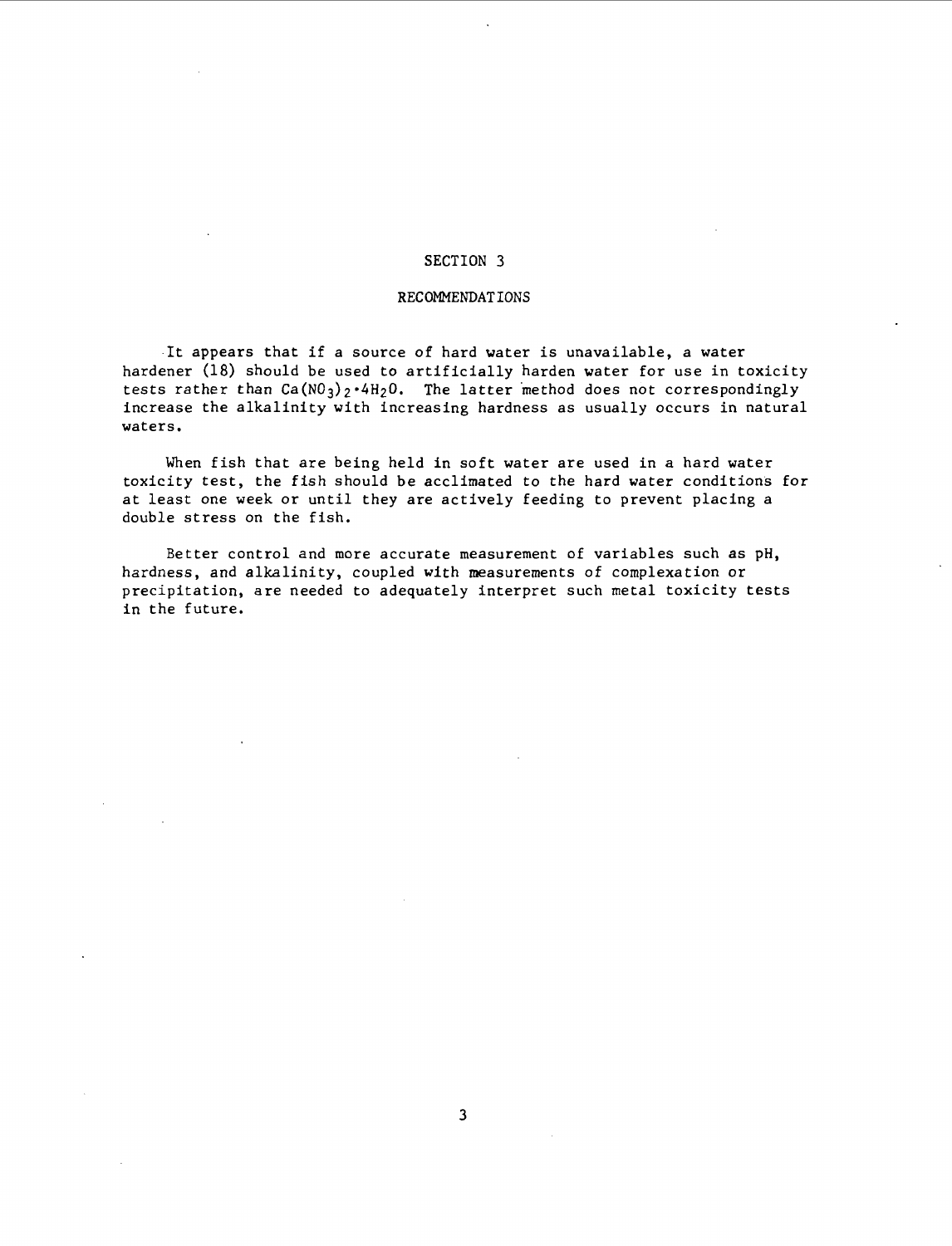#### MATERIALS AND METHODS

#### EXPOSURE SYSTEM

The exposure systems for these tests consisted of two, two liter/cycle, proportional diluters (15) with dilution factors of 0.65 and adjusted to cycle almost simultaneously. Each diluter had a series of flow splitting chambers (16) which divided each of the six concentrations equally into two duplicate stainless steel tanks. One diluter operated with soft water and one with artificially hardened water. Both rainbow and brook trout were exposed during each test, each species in one set of duplicate tanks in each system so that exposure conditions would be identical between species for each type of water. The tanks measured 92 by 36 by 41 cm deep with a 31 cm standpipe which yielded a tank volume of 100 liters. Flow rates for both diluters averaged 650 ml/minute with a 90 percent replacement time of six hours (17). Tanks were covered with fiberglass mesh screens and were surrounded by curtains to minimize disturbance of the fish. A constant 12 hour photoperiod was used during all tests and a combination of Sylvania Gro-Lux and Duro-Test Vita Lite fluorescent lamps was the source of illumination.

#### WATER CHARACTERISTICS

Water for all tests was obtained directly from Lake Superior, passed through an ultraviolet sterilizer to kill pathogens, and heated to 15+1°C (Table 1) by a hot water heat exchange system. Water used in the three soft water exposures was unaltered Lake Superior water. The hard water used in tests #1 and #2 (Table 1) was produced by passing Lake Superior water through a water hardener (18). For test  $#3$ , Lake Superior water was hardened by dripping calcium nitrate (Ca(NO<sub>3</sub>)<sub>2</sub>.4H<sub>2</sub>O) dissolved in distilled water into the diluter headbox from a Mariotte bottle. In this way, calcium hardness was increased without increasing the alkalinity. Hardness, alkalinity, specific conductance, and pH measurements were made daily on the test water in one or more tanks of each diluter system and in most cases measurements were made on samples from all tanks on one day during each test. Water chemistry information from all tests is contained in Table 1. Dissolved oxygen measurements were made twice during each test in each diluter and ranged from  $9.4$  to  $10.2$  mg/ liter. All water characteristics were measured using methods described by the American Public Health Association (19).

#### TOXICANT SOLUTIONS

Zinc sulfate (granular, hydrated  $\text{ZnSO}_4$  ·7H<sub>2</sub>O, reagent grade), manufactured by Mallinckrodt Chemical Company, was dissolved in distilled water in a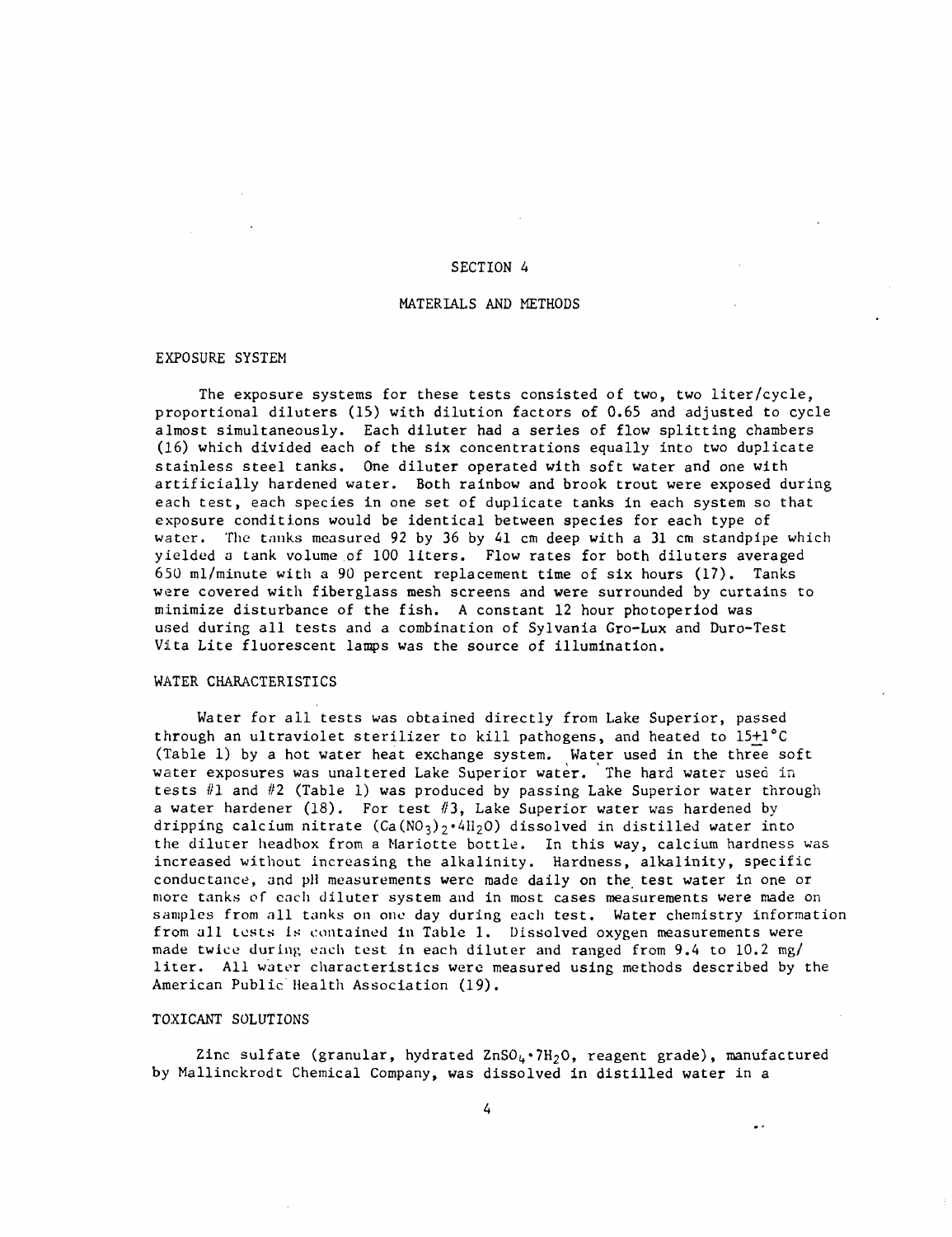| Test number<br>and<br>exposure dates | Water<br>type | рH                      | Hardness          | Alkalinity<br>$(mg/liter as CaCO3)$ $(mg/liter as CaCO3)$ | Specific conductance<br>(micromhos) | Temperature<br>$(C^{\circ}C)$ |
|--------------------------------------|---------------|-------------------------|-------------------|-----------------------------------------------------------|-------------------------------------|-------------------------------|
| #1                                   |               |                         |                   |                                                           |                                     |                               |
| $6 - 28 - 73$                        | Soft          | $7.63$ $(7.53 - 7.69)*$ | $46.8 + 1.4 +$    | $41.8 + 0.6 +$                                            | $72.4$ $(64.9 - 80.5)$ *            | $14.9$ $(14.7 - 15.0)$ *      |
| through<br>$7 - 2 - 73$              |               | $(14)^{\frac{1}{4}}$    | $(12)^{\ddagger}$ | $(12)^{\frac{1}{3}}$                                      | $(14)^{\ddagger}$                   | $(5)^{\ddagger}$              |
|                                      | <b>Hards</b>  | $7.41(7.32 - 7.46)$     | 177.6+4.6         | $170.2 + 0.7$                                             | $261.8(248.0-269.0)$                | $14.9(14.4 - 15.4)$           |
|                                      |               | (14)                    | (24)              | (24)                                                      | (14)                                | (5)                           |
| #2                                   |               |                         |                   |                                                           |                                     |                               |
| $8 - 1 - 73$                         | Soft          | $7.58(7.39 - 7.70)$     | $47.0 + 1.5$      | $42.8 + 0.2$                                              | $74.3(65.4-93.0)$                   | $15.2(14.8-15.5)$             |
| through<br>$8 - 5 - 73$              |               | (14)                    | (12)              | (12)                                                      | (14)                                | (5)                           |
|                                      | Hards         | $7.17(6.94 - 7.45)$     | $179.0 + 5.0$     | $170.1 + 1.3$                                             | $256.4$ $(227.0 - 280.0)$           | $15.7(15.3-16.5)$             |
|                                      |               | (14)                    | (12)              | (14)                                                      | (14)<br>$\sim$                      | (5)                           |
| #3                                   |               |                         |                   |                                                           |                                     |                               |
| $12 - 17 - 73$                       | Soft          | $7.38$ $(7.19 - 7.50)$  | $44.4 + 0.5$      | $42.5 + 0.7$                                              | $68.8(65.5-73.1)$                   | $15.0(14.9-15.2)$             |
| through<br>$12 - 21 - 73$            |               | (15)                    | (4)               | (4)                                                       | (15)                                | (5)                           |
|                                      | Hard#         | $7, 31 (7, 14 - 7, 43)$ | $169.7 + 4.0$     | 43.000.3                                                  | $274.5(256.0-312.0)$                | $14.8$ $(14.6-14.9)$          |
|                                      |               | (15)                    | (9)               | (9)                                                       | (15)                                | (5)                           |

I TABLE 1. EXPOSURE DATES, WATER QUALITY CHARACTERISTICS, AND TEST CONDITIONS OF THE THREE ACUTE ZINC EXPOSURES

§

 $*$  - Mean and range.<br> $\frac{1}{t}$  - Mean and standard deviation.<br> $\frac{1}{t}$  - ...

- Number of measurements.

 $=$  Water hardened with a water hardener (Lemke 18).<br>  $=$  Water hardened using Ca(NO<sub>3</sub>)<sub>2</sub><sup>2</sup>4H<sub>2</sub>O.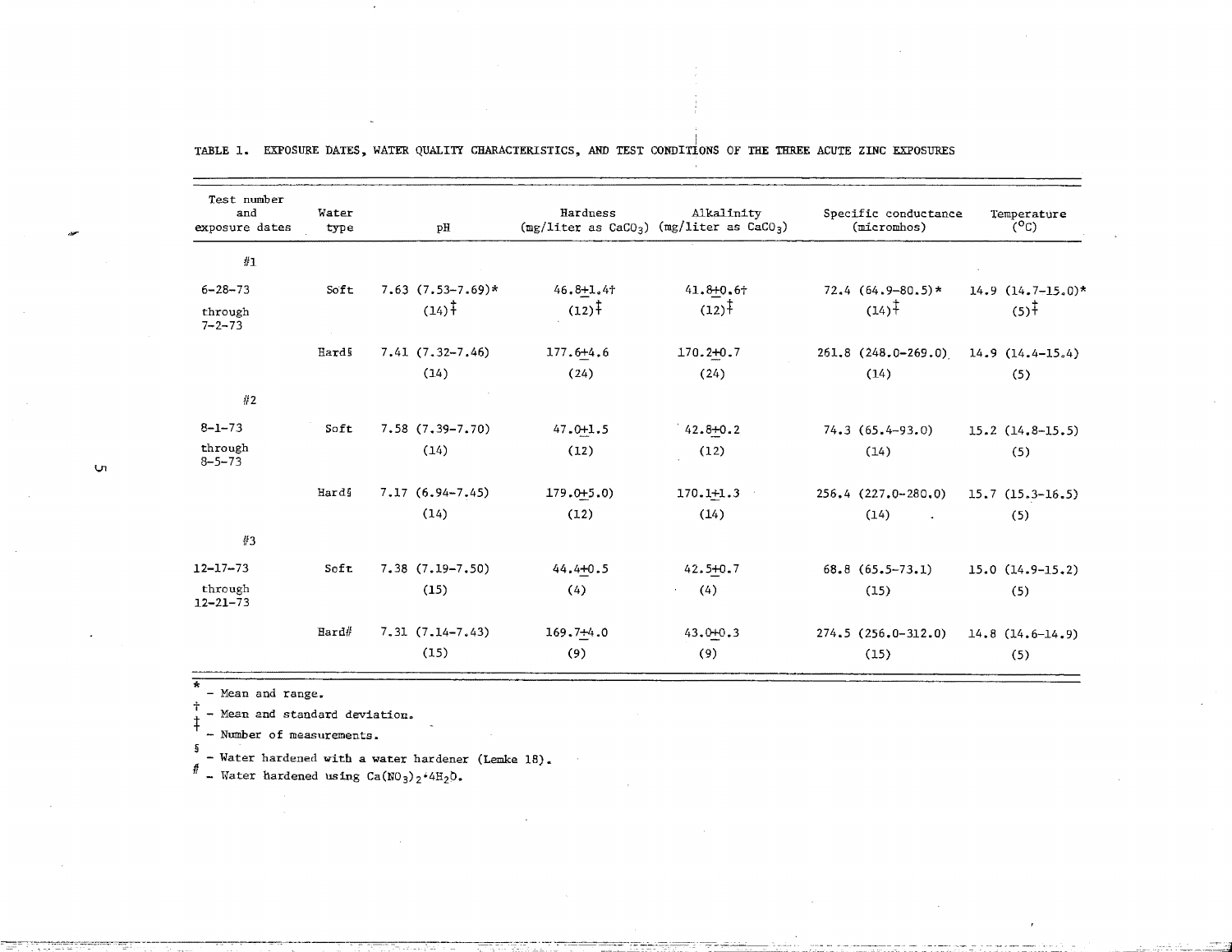Mariotte bottle and introduced to the diluters by a toxicant metering device (20). Nominal zinc concentrations were different for the soft and hard water diluters, but were kept the same throughout the three tests for each water type. Measured zinc concentrations (Table 2) varied somewhat due to slight changes in the toxicant metering device. At the start of each test, after fish had been placed in them, the tanks were spiked with a calculated volume of solution from the Mariotte bottle to bring the zinc concentrations up to approximate nominal levels. Daily water samples were taken from one set of duplicate tanks in both diluters and analyzed for zinc daily during each test. Zinc concentrations in the test solutions were measured by direct aspiration of acidified samples  $(10^{-2}$ M HC10<sub>4</sub>) into a Perkin-Elmer 403 Atomic Absorption Spectrophotometer-with an air-acetylene flame (21). On several occasions zinc concentrations were also measured by differential pulse polarography using a PAR Model 174 Polarographic analyzer with a dropping mercury electrode to determine an approximation of "dissolved" zinc. Calibration curves constructed by the method of known additions of zinc to control water were used in both methods of zinc analysis. Comparisons of results from the two methods of analysis showed that between 90 to 100 percent of the total zinc present in the test water was dissolved.

#### BIOLOGICAL METHODS

The juvenile rainbow and brook trout used in the three tests were obtained from Cedar Bend Trout Fann in Scandia, Minnesota. The species were kept in separate fiberglass holding tanks in unaltered Lake Superior water maintained at  $15^{\circ}$ C prior to being transferred to the test tanks. Fifty trout of each species were placed by random assignment in the respective duplicate tanks of both diluter systems for tests  $#1$  and  $#2$ . In test  $#3$ , only 30 brook trout were used per tank in one set of duplicates in both diluters to avoid overcrowding; only 11 rainbows were used per tank in the other sets of duplicates because of an inadequate supply of fish. Exposure dates and the approximate size of each species of trout at the time of exposure are given in Tables 1 and 3, respectively. For all tests, the fish were allowed to acclimate to test water conditions before zinc exposure was started. Acclimation was considered adequate when all fish were actively feeding in the test tanks, which required one week in test  $#1$  and three weeks in tests  $#2$  and  $#3$ . Feeding was discontinued 48 hours prior to zinc exposure and fish were not fed during the tests. Mortality was the effect used throughout this series of exposures. Procedures used regarding aeration, tank cleaning, and checking for and removing dead fish followed the basic flow-through acute toxicity test method described by the Committee on Methods for Toxicity Tests with Aquatic Organisms  $(22)$ .

#### **STATISTICS**

The 96 hour LC50's and the slope of the percent mortality vs. concentration curves for each species in each test were determined using the probit method (23). The computer program used (24) fits a linear curve to the probit of the percent mortality vs. log zinc concentration by iteration of maximum likelihood. Stepwise multiple regression (25) of LC50 and the slope of the mortality curves vs. the experimental variables: species, weight of fish, pH, hardness and alkalinity were also performed. For comparative purposes similar calculations were performed using data from Mount (10).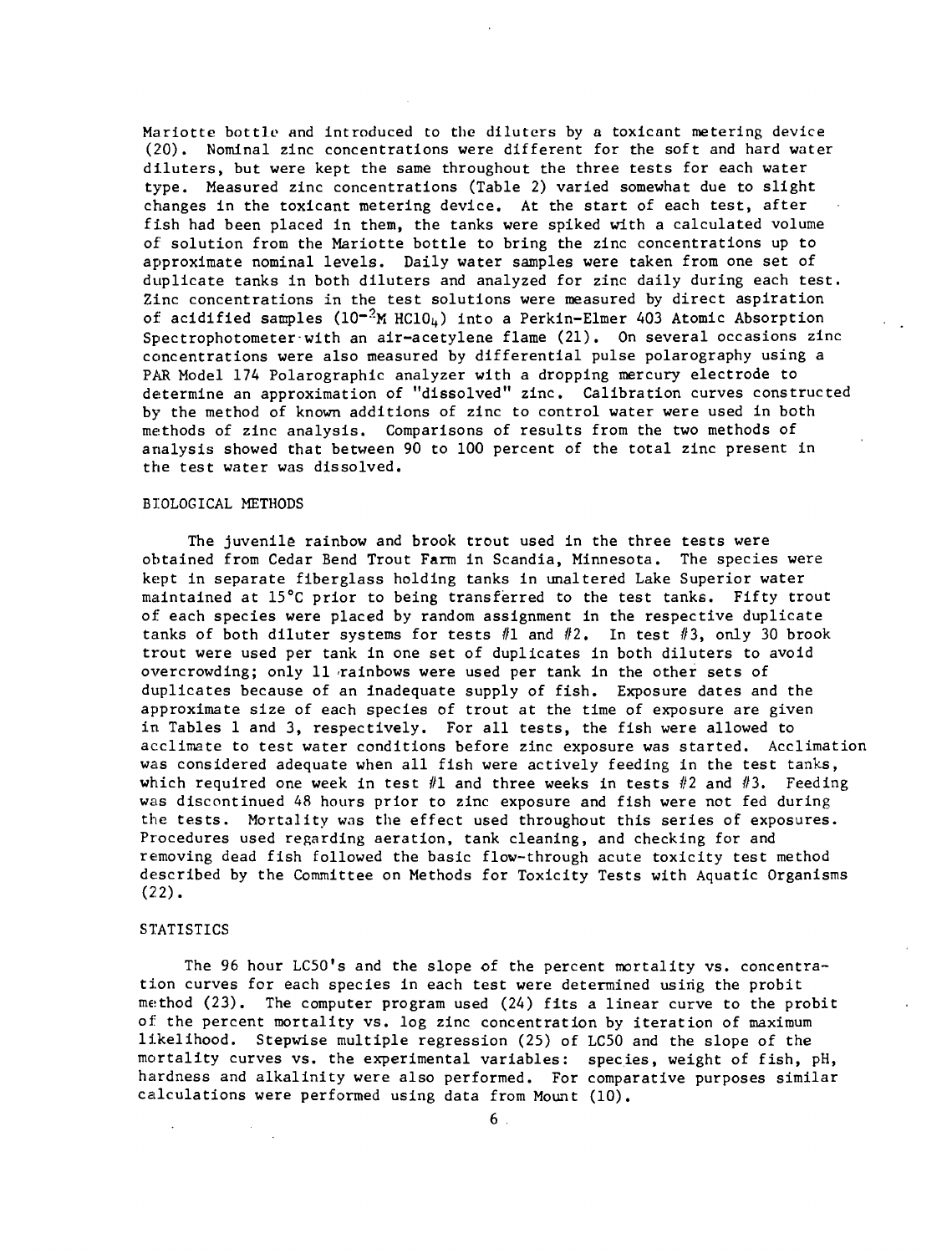|  | TABLE 2. MEASURED ZINC CONCENTRATIONS IN THE SOFT AND HARD WATER EXPOSURES DURING EACH OF THE THREE TESTS, AND PERCENT MORTALITY OF RAINBOW AND BROOK TROUT OCCURRING AT EACH CONCENTRATION IN 96-HOURS |  |
|--|---------------------------------------------------------------------------------------------------------------------------------------------------------------------------------------------------------|--|
|--|---------------------------------------------------------------------------------------------------------------------------------------------------------------------------------------------------------|--|

 $\sim$ 

 $\sim$ 

|                              |                                           | Test #1                                |                              |                                          |                                        |                                 |                                          | Test #2                            |                                 |                                          |                                        |                              |                                          | Test $\theta$ 3                        |                              |                                      |                                           |
|------------------------------|-------------------------------------------|----------------------------------------|------------------------------|------------------------------------------|----------------------------------------|---------------------------------|------------------------------------------|------------------------------------|---------------------------------|------------------------------------------|----------------------------------------|------------------------------|------------------------------------------|----------------------------------------|------------------------------|--------------------------------------|-------------------------------------------|
|                              | Soft                                      |                                        |                              | Hard                                     |                                        |                                 | Soft                                     |                                    |                                 | Hard                                     |                                        |                              | Soft                                     |                                        |                              | Hard                                 |                                           |
| Zinc conc.<br>1n<br>mg/liter | $96 - h$ r<br>rainbou<br>mortality<br>(7) | $96 - hr$<br>brook<br>mortality<br>(7) | Zinc conc.<br>1n<br>mg/liter | $96 - hT$<br>rainbow<br>mortality<br>(7) | $96 - hr$<br>brook<br>mortality<br>(7) | Zinc conc.<br>in<br>$mg/l$ iter | $96 - hr$<br>rainbow<br>mortality<br>(7) | 96-hr<br>brook<br>mortality<br>(7) | Zinc conc.<br>1n<br>$mg/11$ ter | $96 - hr$<br>rainbow<br>mortality<br>(2) | $96 - hr$<br>brook<br>mortality<br>(7) | Zinc conc.<br>1n<br>pg/liter | $96 - hr$<br>rainbow<br>mortality<br>(2) | $96 - hr$<br>brook<br>mortality<br>(2) | Zinc conc.<br>in<br>mg/liter | 96-hr<br>rainbow<br>mortality<br>(7) | $96 - h\tau$<br>brook<br>mortality<br>(2) |
| 2,84+0.17*                   | $100+$                                    | 78+                                    | 7.39+0.42*                   | 100+                                     | 781                                    | 2.4540.14*                      | 96+                                      | $52 +$                             | $9.64 + 0.07*$                  | 1001                                     | 961                                    | $2.93 - 0.10*$               | $100 +$                                  | 73.35                                  | 7.86+0.28*                   | 100 <sup>1</sup>                     | 96,75                                     |
| 1.90+0.14                    | 98                                        | 66                                     | 4.80+0.24                    | 100                                      | 12                                     | $1.55 + 0.11$                   | 90                                       | 46                                 | $6,58 + 0,18$                   | 100                                      | 28                                     | $1.83 + 0.10$                | 100                                      | 20                                     | 4,84+0,44                    | 100                                  | 36.6                                      |
| $1.25 + 0.10$                | 96                                        | 44                                     | $3.21 + 0.30$                | 90                                       | 10                                     | 1.00+0.05                       | 82                                       |                                    | 3.83+0.08                       | 94                                       |                                        | 1.32+0.09                    | 90.9                                     | $\mathbf{0}$                           | $3.31 + 0.26$                | 100                                  | 10 <sub>1</sub>                           |
| $0.84 + 0.10$                | 80                                        | 16                                     | 2.21+0.17                    | 16 <sub>1</sub>                          | $\mathbf{0}$                           | $0.64 + 0.03$                   | 68                                       |                                    | 2.34+0.15                       | 8                                        | $\Omega$                               | $0.86 + 0.16$                | 36.4                                     |                                        | 2.19-0.14                    | 54.5                                 | 3.3                                       |
| $0.56 + 0.12$                | 74                                        |                                        | 1,47+0,15                    | 6                                        | $\cdot$ 2                              | $0,41+0,02$                     | 32                                       | $\Omega$                           | 1.51+0.03                       | $\mathbf 0$                              | $\Omega$                               | $0.53 + 0.04$                | 36.4                                     |                                        | $1,49 - 0,15$                | 27.3                                 | $^{\circ}$                                |
| 0.01<br>(control)            | $\mathbf{z}$                              | 0                                      | 0.01<br>(control)            |                                          | $\mathbf{2}$                           | 0.01<br>(control)               | 0                                        |                                    | 0.01<br>(control)               | $\mathbf 0$                              | $\mathbf o$                            | $-0.01$<br>(control)         | 0                                        |                                        | 0.01<br>(control)            | $\bf o$                              | $\mathbf 0$                               |

\* Nean and standard deviation of five daily water samples.

The construction of the property

<sup>†</sup> Percent mortality of 50 fish exposed.

t Percent mortality of 11 fish exposed.

 $\frac{2}{3}$  Percent mortality of 30 fish exposed.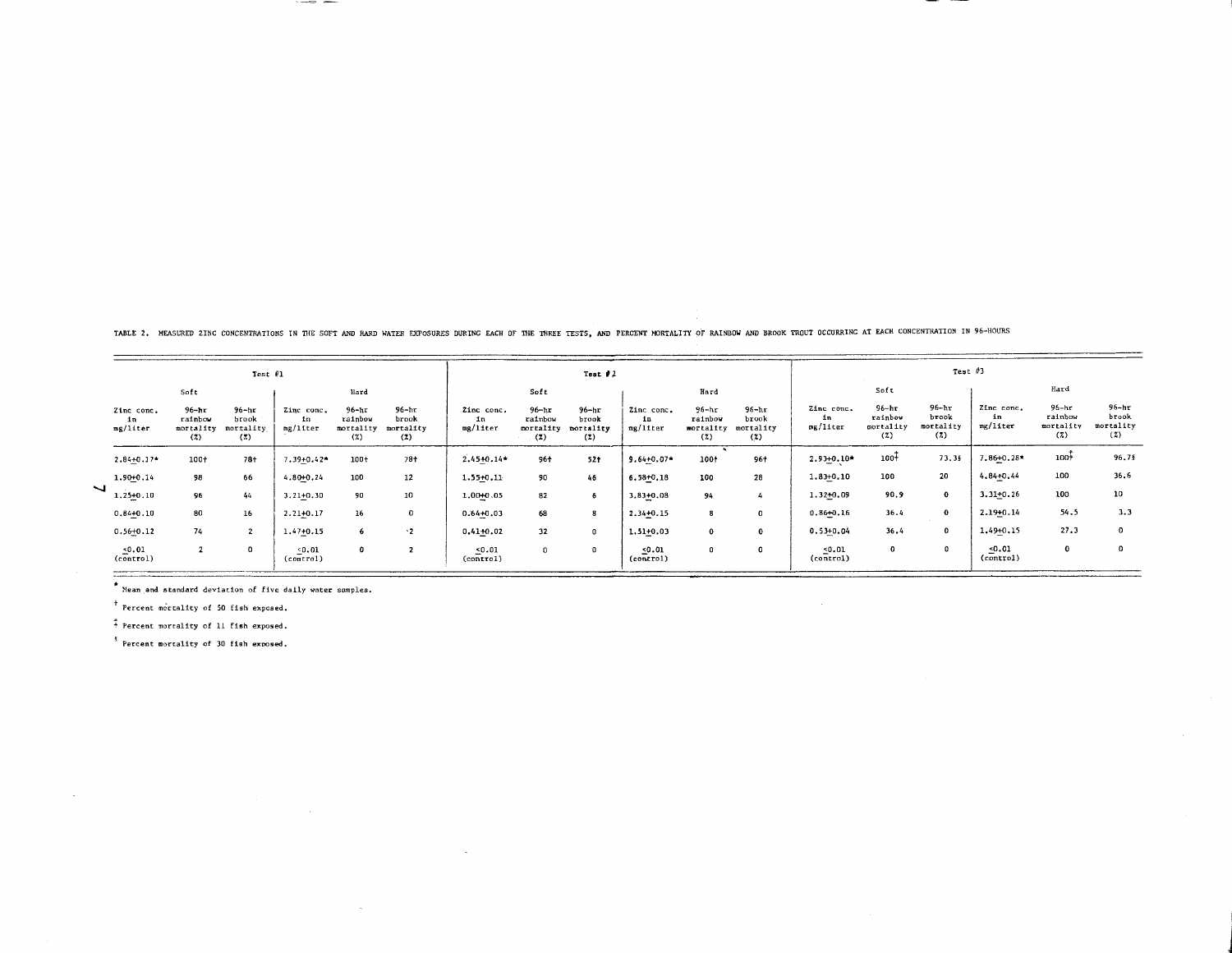| Species<br>tested | Test<br>no.    | Mean<br>Fish<br>wt."<br>(g.) | $_{\rm LC50}$<br>(mg/1)      | Slope<br>(probit/log conc.) |
|-------------------|----------------|------------------------------|------------------------------|-----------------------------|
|                   |                |                              | Soft water                   |                             |
| Rainbow trout     | ı              | 3.9                          | 0.370<br>$(0.195 - 0.494)^+$ | 2.98                        |
| Rainbow trout     | $\overline{2}$ | 4.9                          | 0.517<br>$(0.410 - 0.610)$   | 2,87                        |
| Rainbow trout     | 3              | 28.4                         | 0.756<br>$(0.538 - 0.944)$   | 4.66                        |
| Brook trout       | 1              | 3.0                          | 1.55<br>$(1.38 - 1.75)$      | 3.68                        |
| Brook trout       | $\overline{2}$ | 3.9                          | 2.12<br>$(1, 41-14, 4)$      | 3.22                        |
| Brook trout       | 3              | 19.0                         | 2.42<br>$(2, 20 - 2, 72)$    | 8.15                        |
|                   |                |                              | Hard water                   |                             |
| Rainbow trout     | ı              | 3.9                          | 2.51<br>$(1,65-3.71)$        | 9.42                        |
| Rainbow trout     | $\overline{2}$ | 4.9                          | 2.96<br>$(2, 77 - 3.15)$     | 13.84                       |
| Rainbow trout     | зŧ             | 28.4                         | 1.91<br>$(1.53 - 2.28)$      | 7.37                        |
| Brook trout       | $\mathbf{1}$   | 3.0                          | 6.14<br>$(0 - \infty)$       | 5.21                        |
| Brook trout       | $\overline{2}$ | 3.9                          | 6.98<br>$(3.87 - 9.97)$      | 9.08                        |
| Brook trout       | 3‡             | 19.0                         | 4.98<br>$(4, 49 - 5, 58)$    | 6.90                        |

## TABLE 3. ZINC TOXICITY (LC50) AND SLOPE OF THE PROBIT MORTALITY CURVE IN SOFT AND HARD WATER IN THE THREE ACUTE TESTS '

 $\sim$ 

 $\sim$   $\omega$ 

 $\sigma_{\rm{max}}$  and  $\sigma_{\rm{max}}$ 

<sup>~</sup>Mean live weight of *50* fish weighed in aggregate,

t 95 percent confidence (fiducial) limits.

 $\dagger$  Water hardened using Ca(NO<sub>3</sub>)<sub>2</sub>.4H<sub>2</sub>O.

 $\boldsymbol{\cdot}$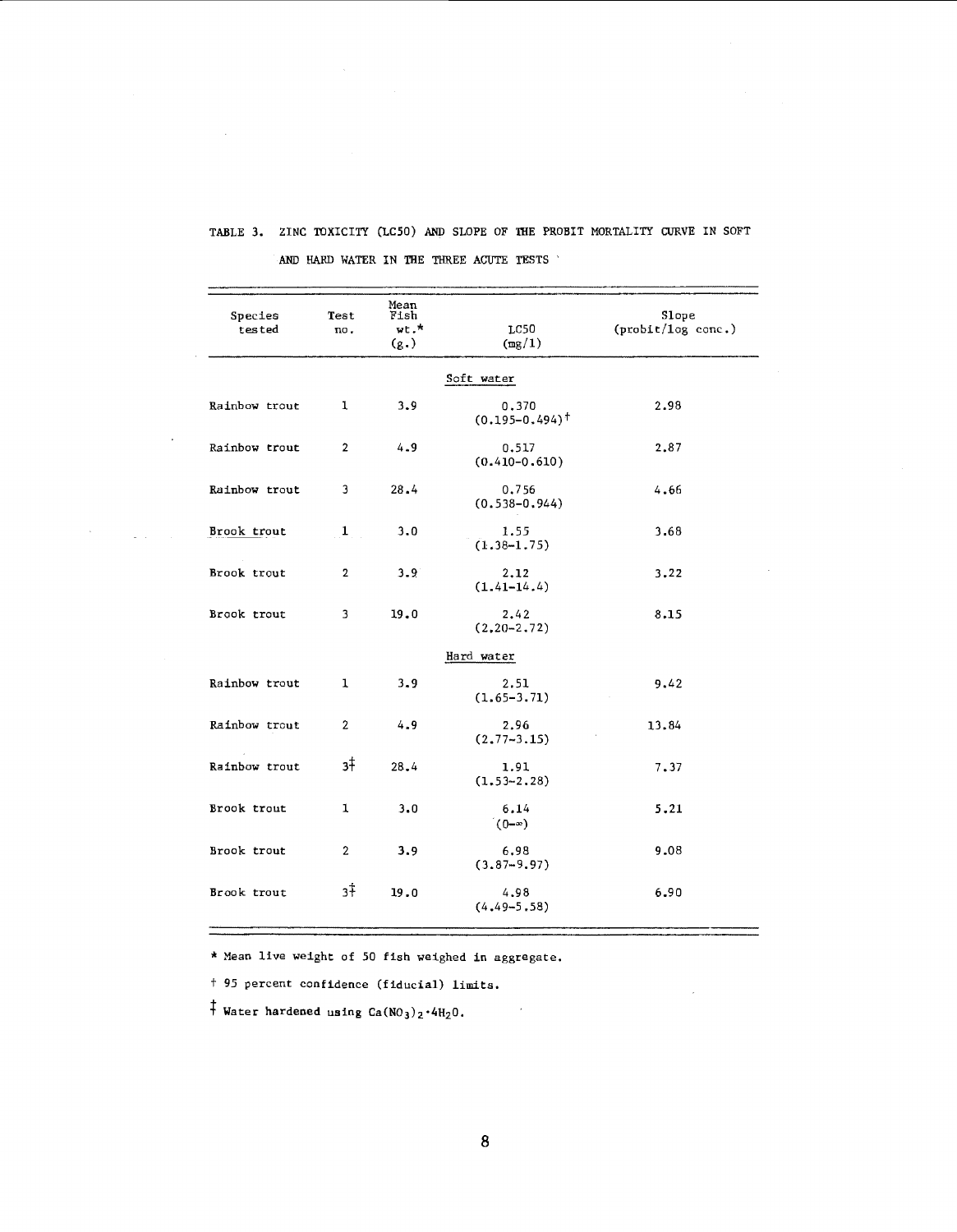#### RESULTS

The percent mortality resulting at all zinc concentrations in 96 hours for both species of trout in the three tests is shown in Table 2. A sumnary of the 96-hr LC50's calculated from the mortality data, the slope of the mortality curves (probit vs. log cone.), and size of test fish is shown in Table 3. The means and ranges of the 96-hr LC50's derived from the three tests were 0.55 (0.37 to 0.76) and 2.5 (1.9 to 3.0) mg Zn/liter for rainbow and 2.0 (1.6 to 2.4) and 6.0 (5.0 to 7.0) mg Zn/liter for brook trout in soft and hard water, respectively.

Based on overall means, brook trout were approximately 2.7 times more resistant to zinc toxicity (higher LC50) than rainbow trout, under the same experimental conditions. Linear correlations of LC50 and the slope of mortality curves with the experimental variables (Table 4), showed significant correlations with the covariants; pH, hardness, and alkalinity. No correlation was found with fish weight. Zinc toxicity in both species increased (decreasing LC50) with increasing pH, and decreased with increasing hardness and alkalinity. Slope of the mortality curve for both species decreased with increasing pH, and for rainbow trout increased with increasing hardness and alkalinity. With brook trout the relationship of slope to hardness and alkalinity was non-significant. On the basis of these correlations, multiple regression techniques (least squares) were used to fit equations for each species and the two species combined, relating LC50 to the significant variables pH, hardness, and alkalinity:

| Rainbow Trout LC50 (mg $2n/1$ ) = 12.39 - 1.65 (pH) + 0.0081 | $(hardness) + 0.0056 (alkalinity)$                                    |
|--------------------------------------------------------------|-----------------------------------------------------------------------|
| Brook Trout LC50 (mg Zn/1)                                   | $= 26.50 - 3.42$ (pH) + 0.018<br>$(hardness) + 0.010 (alkalinity)$    |
| Combined $LC50*$ (mg $Zn/1$ )                                | $= 11.16 - 1.47$ (pH) + 0.0074<br>$(hardness) + 0.0047 (alkalinity).$ |

\* In order to combine LC50's from both species into a single regression equation, brook trout LC50's were divided by 2.7 which is the ratio of the mean LC50's for the two species.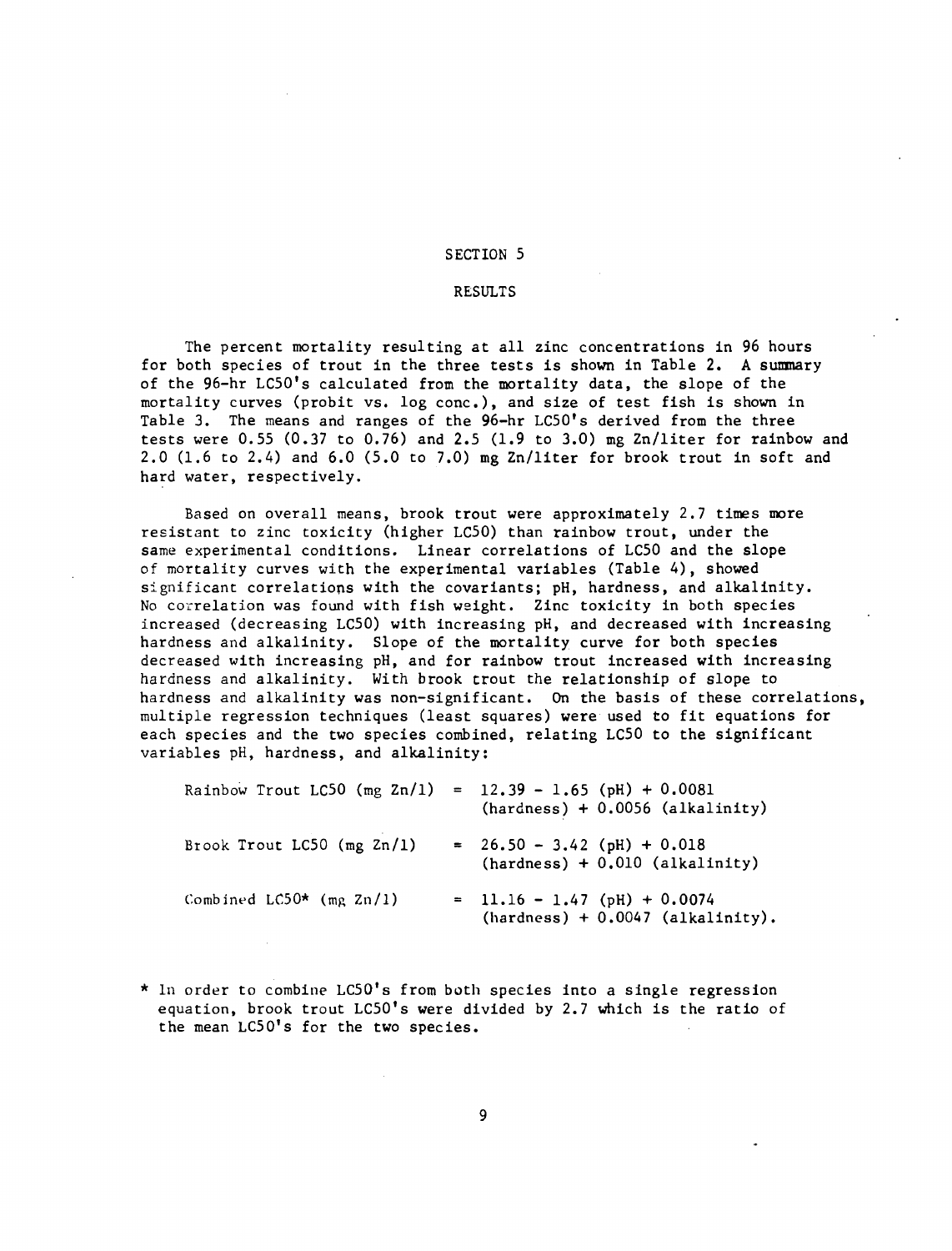| TABLE 4. CORRELATION COEFFICIENTS OF EXPERIMENTAL VARIABLES, LC50, AND SLOPE |
|------------------------------------------------------------------------------|
| OF MORTALITY CURVES FOR RAINBOW (UPPER RIGHT) AND BROOK TROUT (LOWER         |
| LEFT), RESPECTIVELY $(N=6)$                                                  |

 $\sim 10^{-10}$ 

 $\mathcal{L}^{\text{max}}_{\text{max}}$  , where  $\mathcal{L}^{\text{max}}_{\text{max}}$ 

 $\label{eq:1} \mathbf{x} = \mathbf{y} + \mathbf{y}$ 

|                       | LC50 | Slope          | pH      |                | Hardness Alkalinity wt. | Fish    |                  |
|-----------------------|------|----------------|---------|----------------|-------------------------|---------|------------------|
|                       |      |                |         |                |                         |         |                  |
| L <sub>CS0</sub>      |      | 0.97           | $-0.83$ | 0.96           | 0.86                    | $N.S.*$ | Rainbow<br>trout |
| Slope                 | N.S. |                | $-0.87$ | 0.87           | 0.87                    | N.S.    |                  |
| pH                    |      | $-0.83 - 0.93$ |         | N.S.           | N.S.                    | N.S.    |                  |
| Total hardness        | 0.96 | N.S.           | N.S.    | $\blacksquare$ | N.S.                    | N.S.    |                  |
| Total alkalinity 0.85 |      | N.S.           | N.S.    | N.S.           | $\blacksquare$          | N.S.    |                  |
| Fish wt.              | N.S. | N.S.           | N.S.    | N.S.           | N.S.                    |         |                  |
| Brook<br>trout        |      |                |         |                |                         |         |                  |

\* Not significant, P=0.05, to be significant at P=0.05 with N=6, r must be greater than 0.73.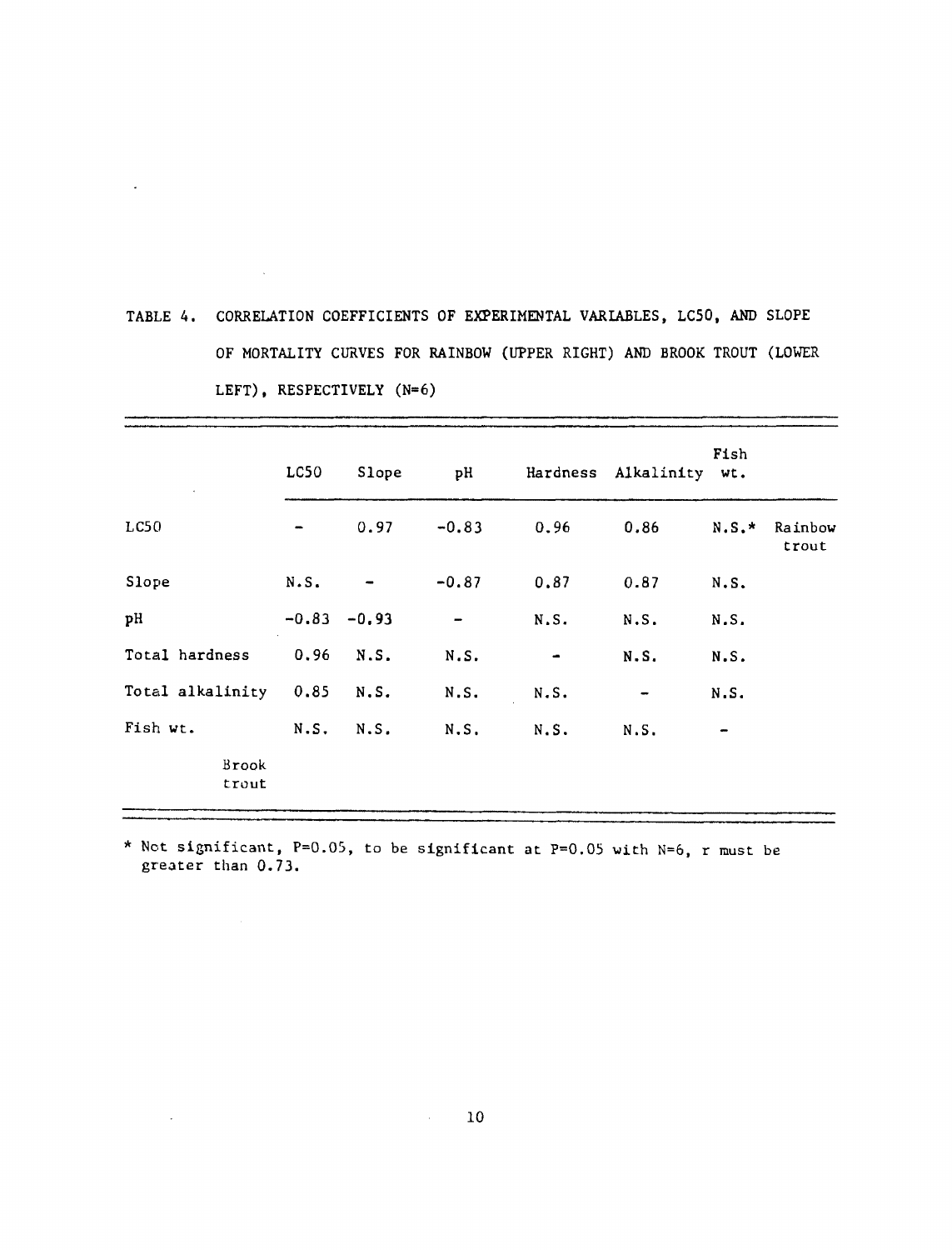#### DISCUSSION

Previously published zinc LC50's for rainbow trout exposed in soft water agree closely, even in static exposures, with the range of LC50's observed for rainbow trout (0.37 to 0.76 mg Zn/liter) in the present study. In a series of soft water (hardness = 25 mg/liter as  $CaCO<sub>3</sub>$ ) exposures, Goettl et al. (9) observed 96-hr LC50's for rainbow trout ranging from 0.24 to 0.83 mg Zn/liter depending on size of fish and test conditions. Chapman (5) reported 96-hr LC50's for steelhead trout in soft water (hardness = 25 mg/liter as CaCO<sub>3</sub>) ranging from 0.093 to 0.82 mg Zn/liter depending on which life stage was exposed. Nehring and Goettl (6) reported a 14-day LC50 of 0.41 mg Zn/liter for rainbow trout in soft water (hardness = 40 mg/liter as  $CaCO<sub>3</sub>$ ). Herbert and Shurben (8) found the 48-hr LC50 for rainbow trout in soft water (hardness  $=$  44 mg/liter as CaCO<sub>3</sub>) to be 0.91 mg Zn/liter in a static bioassay. Soft water LC50 values obtained from zinc exposures of salmonid species other than rainbow trout were also within the range of those obtained for rainbows in the present study. Sprague (4) obtained a 24-hr LC50 of 0.65 mg Zn/liter exposing Atlantic salmon (Salmo salar), Rabe and Sappington (3) derived a 24-hr LC50 of 0.42 mg Zn/liter using cutthroat trout (Salmo clarki), Chapman (26) found a 96-hr LC50 of 0.7 mg Zn/liter with sockeye salmon (Oncorhynchus nerka), and Nehring and Goettl (6) calculated 14-day LC50s of 0.67 and 0.64 mg Zn/liter for cutthroat and brown trout (Salmo trutta), respectively.

The hard water  $LC50'$ 's for rainbow trout (1.9 to 3.0 mg Zn/liter) in the present study were generally lower than those derived by other investigators. Herbert and Shurben (8) and Brown (2) reported 48-hr LC50's of 3.86 and 3.5 mg Zn/liter, respectively in water with a total hardness of 320 mg/liter as CaCO<sub>3</sub>. Solbe (1) found a 48-hr LC50 of 4.76 mg Zn/liter in very hard water (hardness = 500 mg/liter as  $CaCO<sub>3</sub>$ ), and Ball (27) obtained a 120-hr LC50 of 4.6 mg Zn/liter in hard water. Goettl et al. (9) derived 96-hr LC50's between 1.19 and 7.21 mg Zn/liter in water with a total hardness of 350 mg/liter as CaC03 depending on size of fish and test conditions. Differences in toxicity of zinc to rainbow trout between the present study and those found by other investigators are believed due mainly to differences in total hardness and slight variations in pH between exposures.

The range of 96-hr LC50's for brook trout from the present study was 1.6 to 2.4 mg Zn/liter in soft water, while Nehring and Goettl (6) observed a  $14$ -day LC50 of 0.96 mg Zn/liter for brook trout in soft water (hardness = 40 mg/liter as  $CaCO<sub>3</sub>$ ). Considering the longer exposure in the earlier work, these results are in reasonable agreement.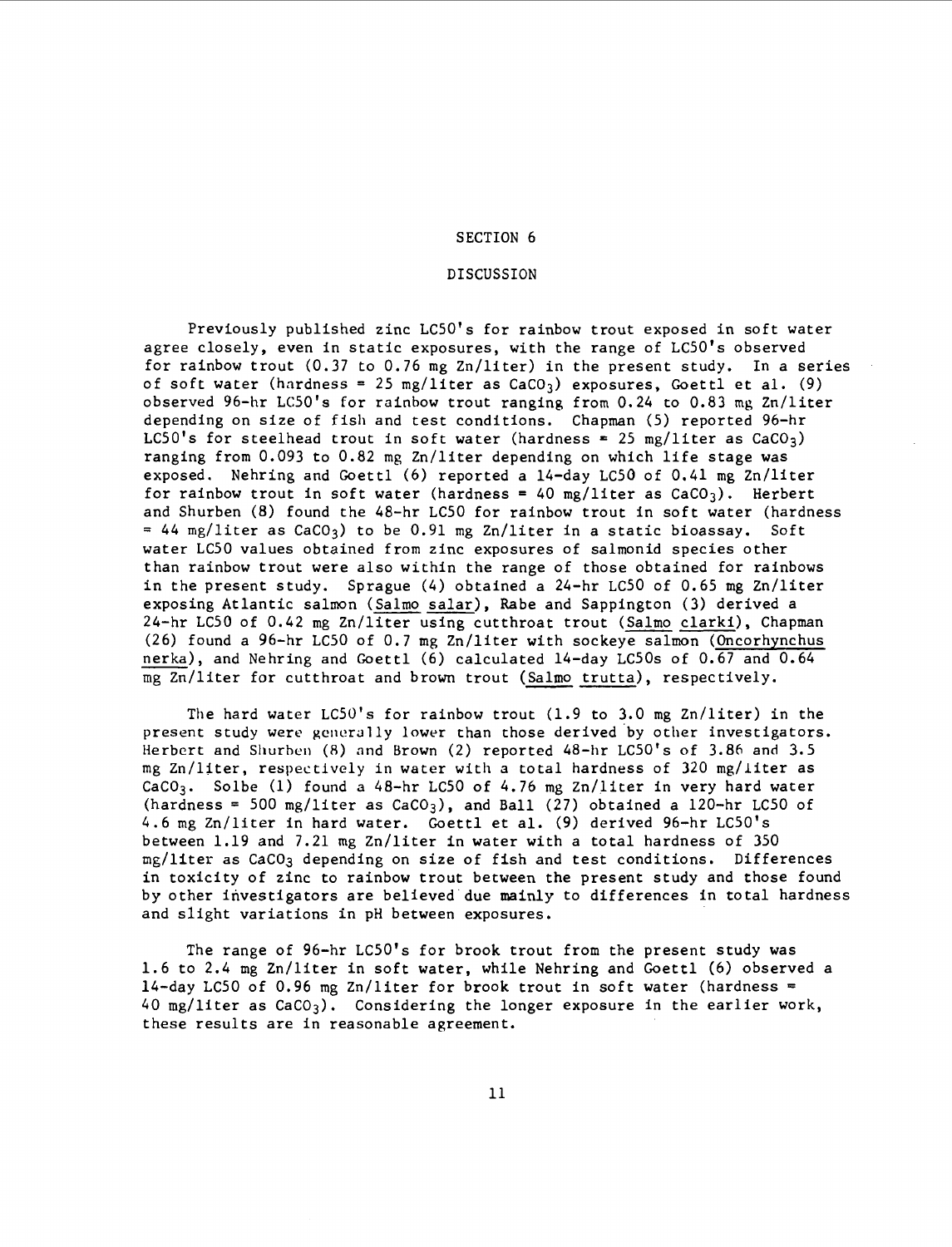The relationship of zinc toxicity to carbonate alkalinity has not been reported previously, probably because this parameter has not been varied independently of calcium hardness. Use of the water hardener (18) and additions of calcium (as the nitrate) indicate that calcium hardness and carbonate alkalinity are equally important factors governing the toxicity of zinc to fish. Except for the work of Mount (10) and Cairns et al. (11), pH likewise has not been widely recognized as having such a large effect on zinc toxicity.

These tests present an ideal situation for comparison of toxicity d:lfferences between species since both species were exposed in the same d:lluter system under identical experimental conditions for both hard and soft water. Rainbow were found to be more sensitive to zinc than brook trout in both hard and soft water. The mean ratio of LC50's for the two species was 2.7. A series of acute tests comparing zinc toxicity differences between species was also conducted by Nehring and Goettl (6). They found rainbows to be 2.5 times more sensitive to zinc in soft water than were brook trout. The inverse relationship of decreased zinc toxicity with increased water hardness found for both species of fish in the present study agreed with previous reports of Cairns and Scheier (28) and Pickering and Henderson (29) on bluegills (Lepomis macrochirus), Sinley et al. (30) on rainbow trout, and Mount (10) using fathead minnows. Zitko and Carson (31) also observed decreased zinc toxicity with increased water hardness on Atlantic salmon and concluded this was caused by a competition for active sites between magnesium and zinc.

When comparing the 96-hr LC50 values with the size of fish exposed (Table 3) for both species in both soft and hard water (disregarding test #3 in hard water), it appears that zinc toxicity decreased as size increased. Although not statistically significant ( $p > 0.05$ ), there appeared to be a slight trend toward decreased zinc toxicity with increased fish size. This trend, however, more closely correlated with a decrease in pH, probably 3s a result of increased  $CO<sub>2</sub>$  excretion from the larger fish. Goodman  $(32)$ , Goettl et al. (9), and Chapman (5) have also found that, in general, smaller rainbow trout are more susceptible to zinc than larger ones.

Mount (10) also found that zinc was more toxic to fathead minnows with increasing pH and decreasing hardness. Using Mount's data, a significant correlation of LC50's with hardness and pH were found. The relationship with alkalinity was non-significant, since alkalinity was not varied independently in his tests. The multiple regression equation calculated from Mount's data was: Fathead minnow LC50 (mg  $2n/1$ ) = 47.87 - 6.04 (pH) + 0.072 (hardness). This indicated that the toxicity of zinc to fathead minnows (LCSO) fluctuated more widely with pH or hardness changes than it did with either of the salmonid species tested in the present study. The LC50's for fathead minnows however, were much higher because a higher proportion of the zinc was in a precipitated or other non-available form (13).

Because of the effects of pH, hardness, and alkalinity on LCSO values for zinc, considerable caution should be exercised when comparing the sensitivities of species tested in different waters. Slight differences in experimental conditions, especially pH, result in changes in LCSO values that make direct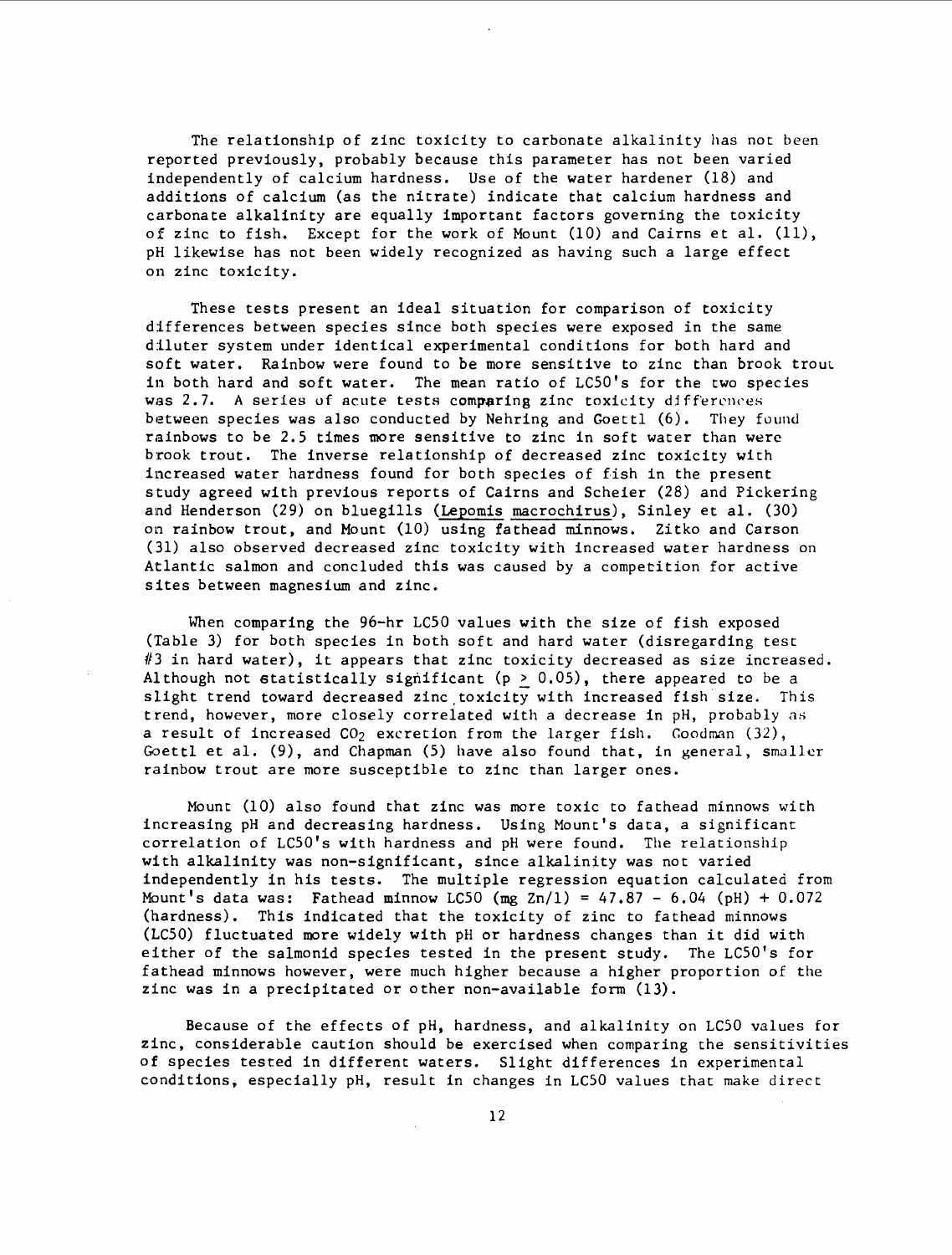comparisons of relative acute sensitivities impractical, unless the effect of water quality on the LC50 has been previously determined. For example, at a constant hardness and alkalinity the LC50 for trout varies by *a* factor of approximately two for each unit change in pH. This also indicates that when in application factor is determined for zinc, the water quality must be the same in the acute and chronic tests.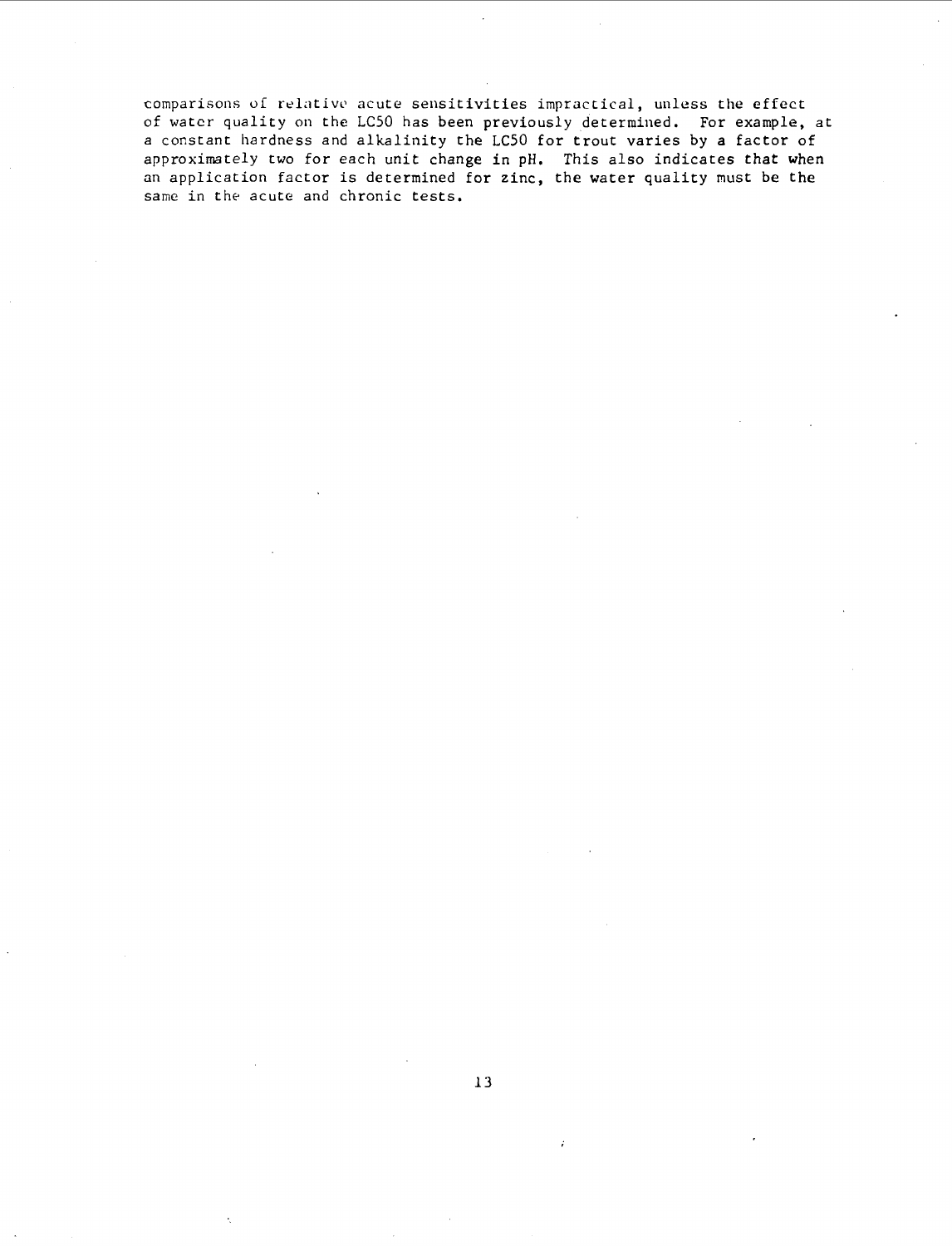#### **REFERENCES**

- i'. Solbe, J. F., D. E. L. G. The Toxicity of Zinc Sulphate to Rainbow Trout in Very Hard Water. Water Res., 8:389-391, 1974.
- 2. Brown, V. M. The Calculation of the Acute Toxicity of Mixtures of Poisons to Rainbow Trout. Water Res., 2:723-733, 1968.
- 3. Rabe, F. W., and C. W. Sappington. The Acute Toxicity of Zinc to Cutthroat Trout (Salmo clarki). In: Biological Productivity of the Coeur d' Alene River as Related to Water Quality. 1970. Completion Rept. Water Resources Res. Inst. Univ. Idaho, Moscow, Idaho. pp. 1-16.
- 4. Sprague, J.B. Lethal Concentrations of Copper and Zinc for Young Atlantic Salmon. J. Fish. Res. Board Can., 21(1):17-26, 1964.
- 5. Chapman, G. A. Toxicities of Cadmium, Copper, and Zinc to Four Juvenile Stages of Chinook Salmon and Steelhead. Trans. Am. Fish. Soc. 107. In press.
- 6. Nehring, R. B., and J. P. Goettl, Jr. Acute Toxicity of a Zinc Polluted Stream to Species of Salmonids. Bull. Environ. Contam. Toxicol., 12(4): 464-469, 1974.
- 7. Lloyd, R. The Toxicity of Zinc Sulphate to Rainbow Trout. Ann. Appl. Biol., 48(1):84-94, 1960.
- 8. Herbert, D. W. M., and D.S. Shurben. The Toxicity to Fish of Mixtures of Poisons I. Salts of ammonia and zinc. Ann. Appl. Biol., 53:33-41, 1963.
- 9. Goettl, J. P., Jr., J. R. Sinley, and P. H. Davies. Water Pollution Studies. Colorado Div. Wild. Dept. Nat. Resource Proj, F-33-R, 1972. pp. 36-38.
- 10. Mount, D. I. The Effect of Total Hardness and pH on Acute Toxicity of Zinc to Fish. Air Water Pollut. Int. J,, 10:49-56, 1966,
- 11. Cairns, J., Jr., T. K. Balms, D. T. Burton, K. L. Dickson, R. E. Sparks, and W. T. Waller. The Effects of pH, Solubility, and Temperature Upon the Acute Toxicity of Zinc to the Bluegill Sunfish (Lepomis macrochirus Raf.). Trans. Kansas Acad. Sci., 47(1):81-92, 1971.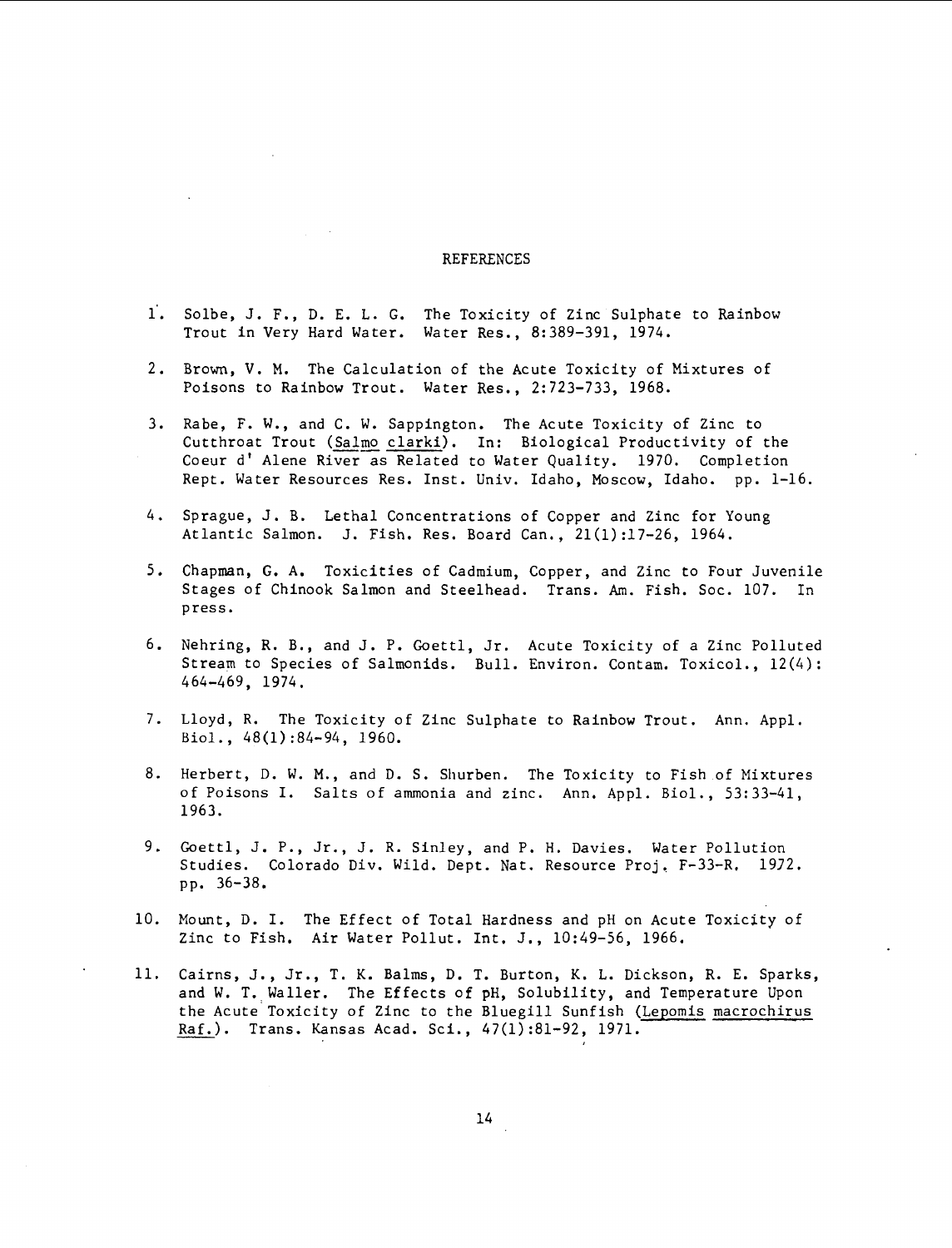12. Skidmore, J. F. Toxicity of Zinc Compounds to Aquatic Animals with Special Reference to Fish. Q. Rev. Biol., 39:227-248, 1964.

k "I

- 13. Pagenkopf, G. K. Zinc Speciation and Toxicity to Fishes. In: Toxicity to Biota of Metal Forms in Natural Water. Proc. of workshop held at Duluth, MN, Oct. 7-8, 1975. Publ. International Joint Commission, Windsor, Ontario, 1976. pp. 77-91.
- 14, Mount, D. I., and C, E. Stephan. A Method for Establishing Acceptable Toxicant Limits for Fish--Malathion and the Butoxyethanol Ester of 2,4-D. Trans. Am. Fish. Soc., 96:185-193, 1967.
- 15, Mount, D. I., and W, A. Brungs, A Simplified Dosing Apparatus for Fish Toxicology Studies, Water Res,, 1:21-29, 1967.
- 16. Benoit, D. A., and F. A. Puglisi. A Simplified Flow-Splitting Chamber and Siphon for Proportional Diluters. Water Res., 7:1915-1916, 1973.
- 17. Sprague, J. G. Measurement of Pollutant Toxicity to Fish, I. Bioassay methods for acute toxicity. Water Res,, 3:793-821, 1969,
- 18. Lemke, A. E. A Water Hardener for-Experimental Use. J. Am. Water Works Assoc., 61(8) :415-416, 1969.
- 19. American Public Health Association, American Water Works Association, and Water Pollution Control Federation. Standard Methods for the Examination of Water and Waste Water. 13th Ed. New York, N.Y., 1971. 874 pp.
- 20. McAllister, W. A., W. L. Mauck, and F, L. Mayer. A Simplified Device for Metering Chemicals in Intermittent-Flow Bioassays. Trans. Am. Fish. Soc,, 101:555, 1972.
- 21. Perkin-Elmer, Analytical Methods for Atomic Absorption Spectrophotometry. September, 1976. 2 pp.
- 22. The Committee on Methods for Toxicity Tests with Aquatic Organisms. Methods for Acute Toxicity Tests with Fish, Macroinvertebrates, and Amphibians. EPA-660/3-75-009, U.S. Environmental Protection Agency, Duluth, MN, 1975. 67 pp.
- 23. Finney, D. J. Probit Analysis. 3rd Ed., Cambridge Univ. Press. 1971. 333 PP•
- 24. Stephan, C. E., K. A. Busch, R. Smith, I. Burke, and R. W. Andrew. Computer Program for Calculating an LC50. In press.

Ą

25. Efroynisen, M. A. Edited by A. Ralston and H. S. Wilf. Multiple Regression Analysis, Mathematical Methods for Digital Computers, Part V, (77), 1960. 464 pp.

15